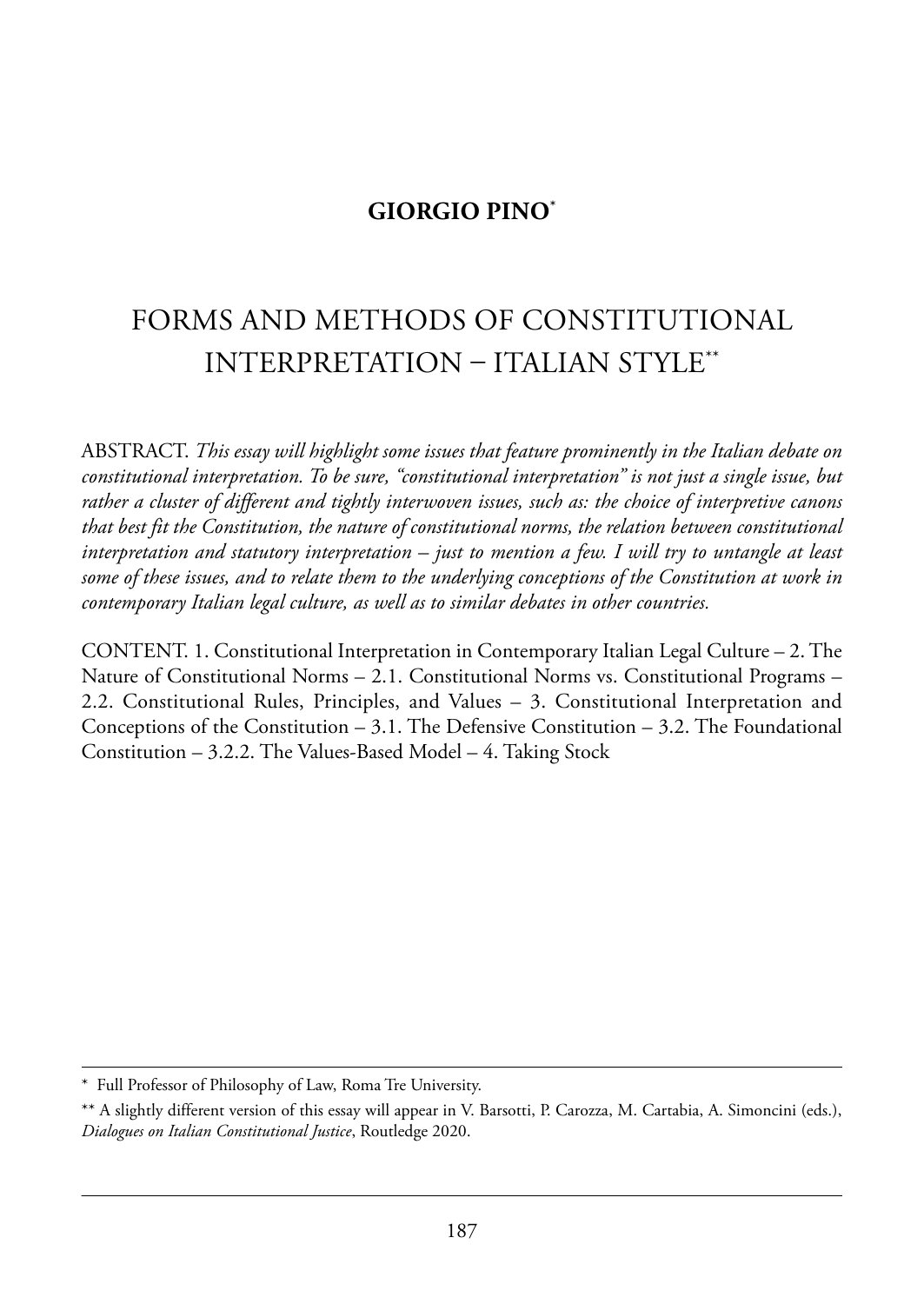## *1. Constitutional Interpretation in Contemporary Italian Legal Culture*

Constitutional interpretation has received an extensive and extremely sophisticated treatment by Italian scholars. To be sure, legal interpretation *in general* has always been a point of thorough and intense scholarly debate in contemporary Italian legal culture.<sup>1</sup> But constitutional interpretation has attracted additional interest in its own right, in virtue of the fact that it is widely perceived as a *sui generis* kind of legal interpretation, different in character from 'ordinary' (*i.e.*, statutory) interpretation.<sup>2</sup> Moreover, constitutional interpretation has gradually become an extremely pervasive issue. Indeed, at least in the last three decades the Italian legal culture has firmly embraced the idea that constitutional principles may be relevant for any kind of legal question, and may exert their normative force on any branch of the law. The Constitution, as a consequence, steadily appears in the legal reasoning of Italian jurists – constitutional interpretation is business as usual for italian jurists, judges and academics alike.<sup>3</sup> Moreover, the Italian Constitutional Court, while originally designed by the Constitution to play the role of just a "negative legislator", has gradually evolved also, and prominently, into an "interpretive agency". In other words the Italian Constitutional Court, in addition to issuing declarations of unconstitutionality, pure and simple, consistently produces also "interpretive decisions", which avoid a declaration of unconstitutionality insofar as it is possible to interpret the "suspect" statute in a "constitutionally compatible way".4

To name just two Italian classics, E. BETTI, *Interpretazione della legge e degli atti giuridici (teoria generale e dogmatica*), Milan, Giuffrè, 1949 (a torch-bearer of the hermeneutic approach to legal interpretation); G. TARELLO, *L'interpretazione della legge*, milan, Giuffrè, 1980 (an outstanding example of analytical and legal realistic jurisprudence). More recent and comprehensive primers to legal interpretation are P. CHIASSONI, *Tecnica dell'interpretazione giuridica*, Bologna, il mulino, 2007, and r. Guastini, *Interpretare e argomentare*, milan, Giuffrè, 2011.

<sup>2</sup> see l. paladin, *Le fonti del diritto italiano*, Bologna, il mulino, 1996, p. 110 (the Constitution «paves the way for a new theory of interpretation»).

<sup>3</sup> hereinafter, i will use "Constitution" (with a capital C) in order to refer to a particular constitution (such as, and most frequently, the italian one), and "constitution" (with a lowercase c) in order to refer to the constitution as an abstract object.

<sup>4</sup> according to a long-standing doctrine of the itCC, ordinary judges should not even refer a question of constitutionality, if the suspect statute can be interpreted in a way that is compatible with the Constitution (see *e.g.*, Judgment 356/1996). see V. Barsotti, p.G. CaroZZa, m. CartaBia, a. simonCini, *Italian Constitutional Justice*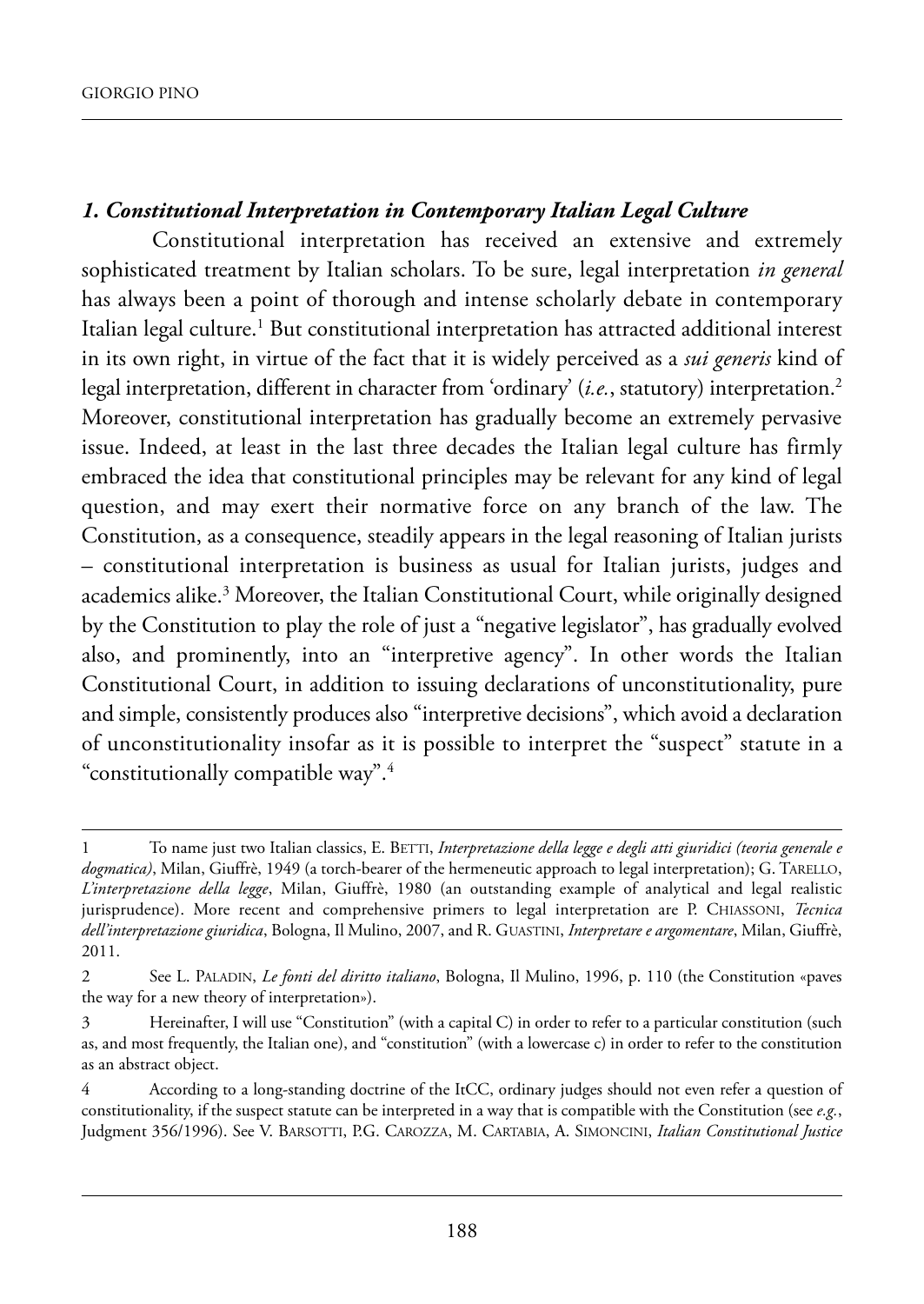This essay will highlight some issues that feature prominently in the Italian debate on constitutional interpretation. To be sure, "constitutional interpretation" is not just a single issue, but rather a cluster of different and tightly interwoven issues, such as: the choice of interpretive canons that best fit the Constitution, the nature of constitutional norms, the relation between constitutional interpretation and statutory  $interpretation - just to mention a few. I will try to untangle at least some of these issues,$ and to relate them to the underlying conceptions of the Constitution at work in contemporary Italian legal culture, as well as to similar debates in other countries.

#### *2. The Nature of Constitutional Norms*

a preliminary issue that needs to be addressed concerns the very the nature of constitutional norms. Are constitutional norms properly *legal* norms, or should they be considered more akin to policy directives or political programs?<sup>5</sup>

#### *2.1. Constitutional Norms vs. Constitutional Programs*

This issue has been heatedly debated in the Italian legal culture especially during the hiatus between the entry into force of the Republican Constitution (1948), and the first ruling of the Italian Constitutional Court (1956). Back then some scholars, as well as the supreme Court (*Corte di Cassazione*), maintained that substantial parts of the Constitution should be understood as "programs" or "policies" rather than as full-blown, mandatory legal norms. These would include the "Bill of Rights" part of the Constitution (Articles 1 to 54) almost in its entirety, and possibly also some articles of the "Frame of Government" part. Under this view, arguably shared even by the Framers themselves, the Constitution is to be regarded more as a *political* document, rather than a properly *legal* one. it does not really qualify as *law*, but rather as a sort of political

*in Global Context*, Oxford, Oxford University Press, 2016, pp. 82-91.

<sup>5</sup> I use "policy" here in roughly the sense stipulated by R. Dworkin, *Taking Rights Seriously*, London, Duckworth, 1978, p. 22 («I call a "policy" that kind of standard that sets out a goal to be reached, generally an improvement in some economic, political, or social feature of the community»); see also M. ATIENZA, J. RUIZ MANERO, *A Theory of Legal Sentences*, Dordrecht, Springer, 1998, p. 5, p. 11. For a more general view on this topic, see l. weis, *Constitutional Directive Principles*, *Oxford Journal of Legal Studies*, 37, 2017, p. 916.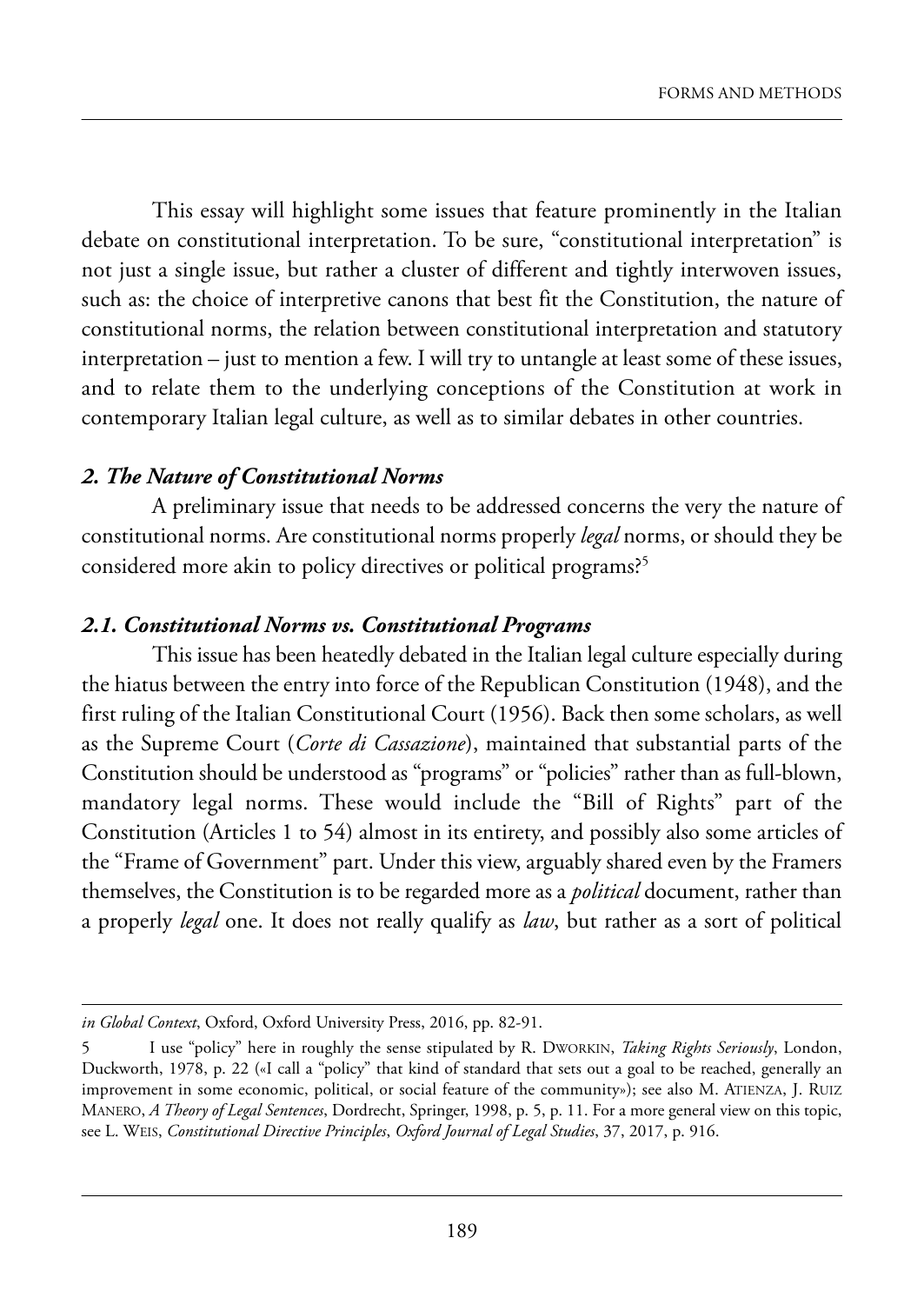statement. As such, it is not apt for judicial application  $-$  its function, instead, is to serve as a point of reference in the political debate and the legislative process.<sup>6</sup>

Now, the idea that the Constitution (or ample portions thereof: hereafter I will leave this qualification aside) is better conceived just in terms of a set of policy directives has clear implications on constitutional interpretation. for one thing, under this view the legislature becomes the sole "master of the constitution": implementing the Constitution is up *only* to the legislature. It is only through legislation that constitutional policies become legal norms (*interpositio legislatoris*).7 Courts, on the other hand, in their ordinary adjudicative functions, will not be able to resort directly to the Constitution – the Constitution, as such, is not justiciable.

Interestingly, the merely programmatic character of the constitution, and particularly of the provisions on fundamental rights and liberties – an idea somewhat anticipated by Hans Kelsen $8 -$  is now vindicated by "political constitutionalists," whose fundamental claim is that rights are better left to political debate and to the determinations of a democratically elected legislator rather than to courts. And, to this effect, they recommend also that the constitution be stripped of its properly legal

<sup>6</sup> C. meZZanotte, *La Corte costituzionale: esperienze e prospettive*, aa.VV. *Attualità e attuazione della Costituzione*, Bari, laterza, 1979. for a discussion of the theory of the "programmatic" character of the Constitution, see l. paladin, *Le fonti del diritto italiano*, n. 2, p. 135; m. luCiani, *Dottrina del moto delle costituzioni e vicende della Costituzione repubblicana*, G. Brunelli, G. Cazzetta (eds.), *Dalla Costituzione "inattuata" alla Costituzione "inattuale"? Potere costituente e riforme costituzionali nell'Italia repubblicana*, milan, Giuffrè, 2013, pp. 40-49.

<sup>7</sup> some scholars distinguish between "implementation" and "application" of the constitution – the former understood as a matter of legislation and administrative regulations, the latter as a judicial task (m. luCiani, *Dottrina del moto delle costituzioni e vicende della Costituzione repubblicana*, n. 6). the intended practical import of this distinction is that some constitutional norms are apt to (judicial) application, whereas other such norms are subject only to (legislative) implementation. in the interest of space, i will not expand on this point here, but i do think that this distinction is precarious at best. in the following, then, i will use "implementation" and "application" as synonymous.

<sup>8</sup> h. kelsen, *The Nature and Development of Constitutional Adjudication*, 1929, l. Vinx (eds.), *The Guardian of the Constitution: Hans Kelsen and Carl Schmitt on the Limits of Constitutional Law*, Cambridge, Cambridge University Press, 2015, p. 60. For a recent restatement of this very idea, G. WEBBER, *Legal Reasoning and Bills of Rights*, *LSE Law, Society and Economy Working Papers*, 1, 2011, p. 1 at 10: «legislation […] gives the various rights and freedoms affirmed in a bill of rights legal life. […] legislation does no more and no less than take the abstracted and reified affirmations of rights in a bill of rights and render them apt and cognisable in law by specifying their scope and content».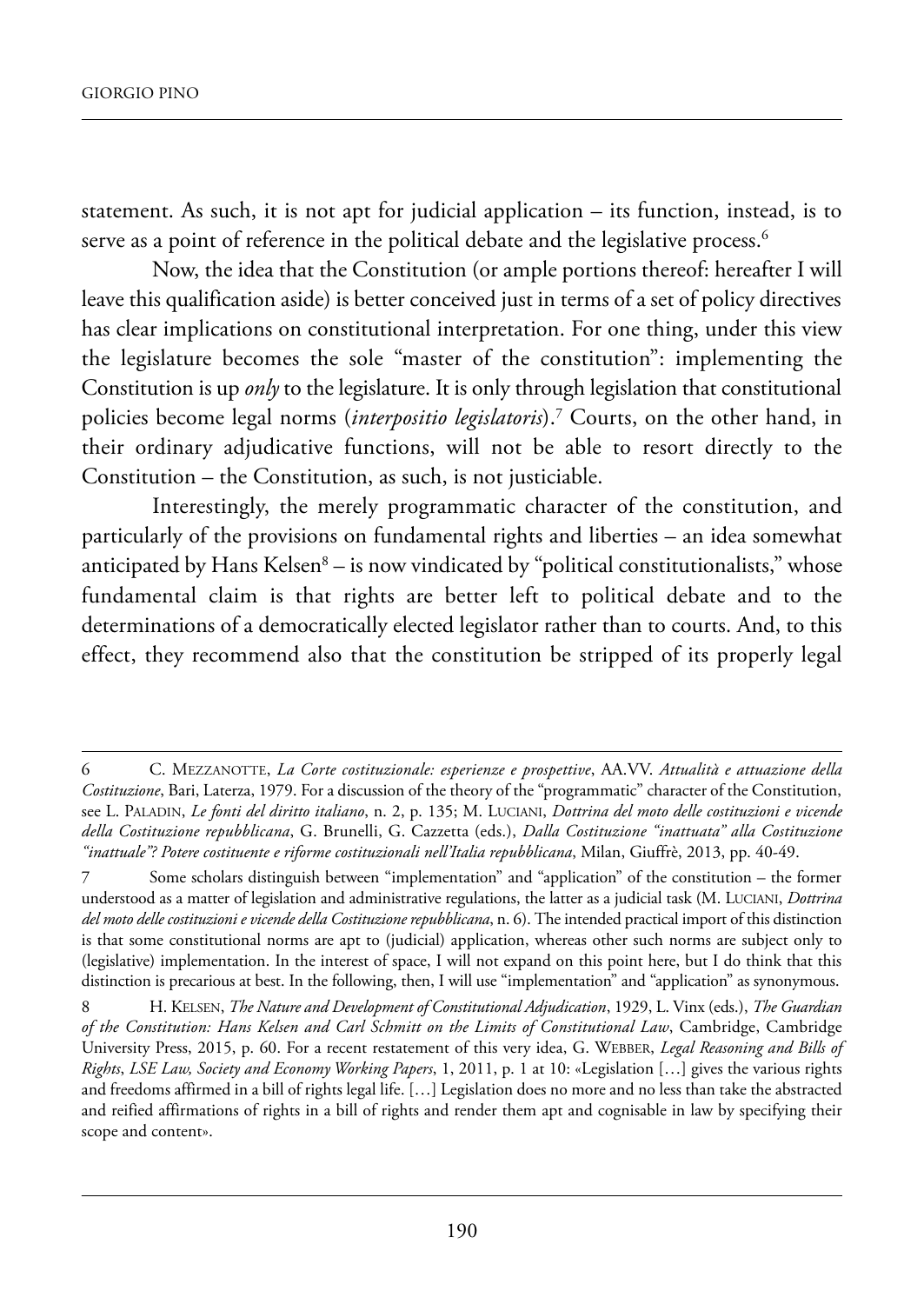character and confined only to the "political" realm.<sup>9</sup>

The opposite view is that the constitution is not just a political manifesto but a properly legal document – a proper source of law.<sup>10</sup> As such, the constitution is directly amenable to legal interpretation (as opposed to being confined to political debate), and constitutional norms are to be considered legal norms on all counts. The implementation, or application, of the constitution is not only a matter of sheer political choices to be adopted by the legislature, but also a matter of legal interpretation and legal reasoning performed by courts, with only scarce exceptions.<sup>11</sup>

To be sure, in Italian legal culture the policy/mandatory norms alternative has now lost most of its appeal. As soon as the Italian Constitutional Court became fully operative, it claimed the power of enforcing – or at least of using in its legal reasoning – any kind of constitutional provision; as a consequence, italian scholars became suddenly aware that the Constitution could and should be regarded as a proper source of law. Put differently, in italy the legal culture has undergone a massive and, as much as one can foresee, irreversible paradigm shift from a political constitutionalist to a legalconstitutionalist stance.<sup>12</sup> Even those who insist that courts should play a more limited role in the administration of rights – and conversely that the legislature should play a more central role therein – do not question the full-blown legal character of the Constitution and the importance of judicial review of legislation.

<sup>9</sup> see J. waldron, *A Right-Based Critique of Constitutional Rights*, in 13 *Oxford Journal of Legal Studies* 18 (1993); J. WALDRON, *Law and Disagreement*, Oxford, Oxford University Press, ch. 12; R. BELLAMY, *Political Constitutionalism*, Cambridge, Cambridge university press, 2007; G. weBBer, *The Negotiable Constitution*, Cambridge, Cambridge University Press, 2009, ch. 5.

<sup>10</sup> See S. GARDBAUM, *The Place of Constitutional Law in the Legal System*, M. ROSENFELD, A. SAJÓ (eds.), The Oxford Handbook of Comparative Constitutional Law, Oxford, Oxford University Press, 2012 (contrasting "political," "legal," and "total" constitutionalism).

<sup>11</sup> The usual example is Art. 4: «The Republic recognises the right of all citizens to work and promotes those conditions which render this right effective».

<sup>12</sup> Among the very few dissenting voices, A. PINTORE, *I diritti della democrazia*, Bari, Laterza, 2003.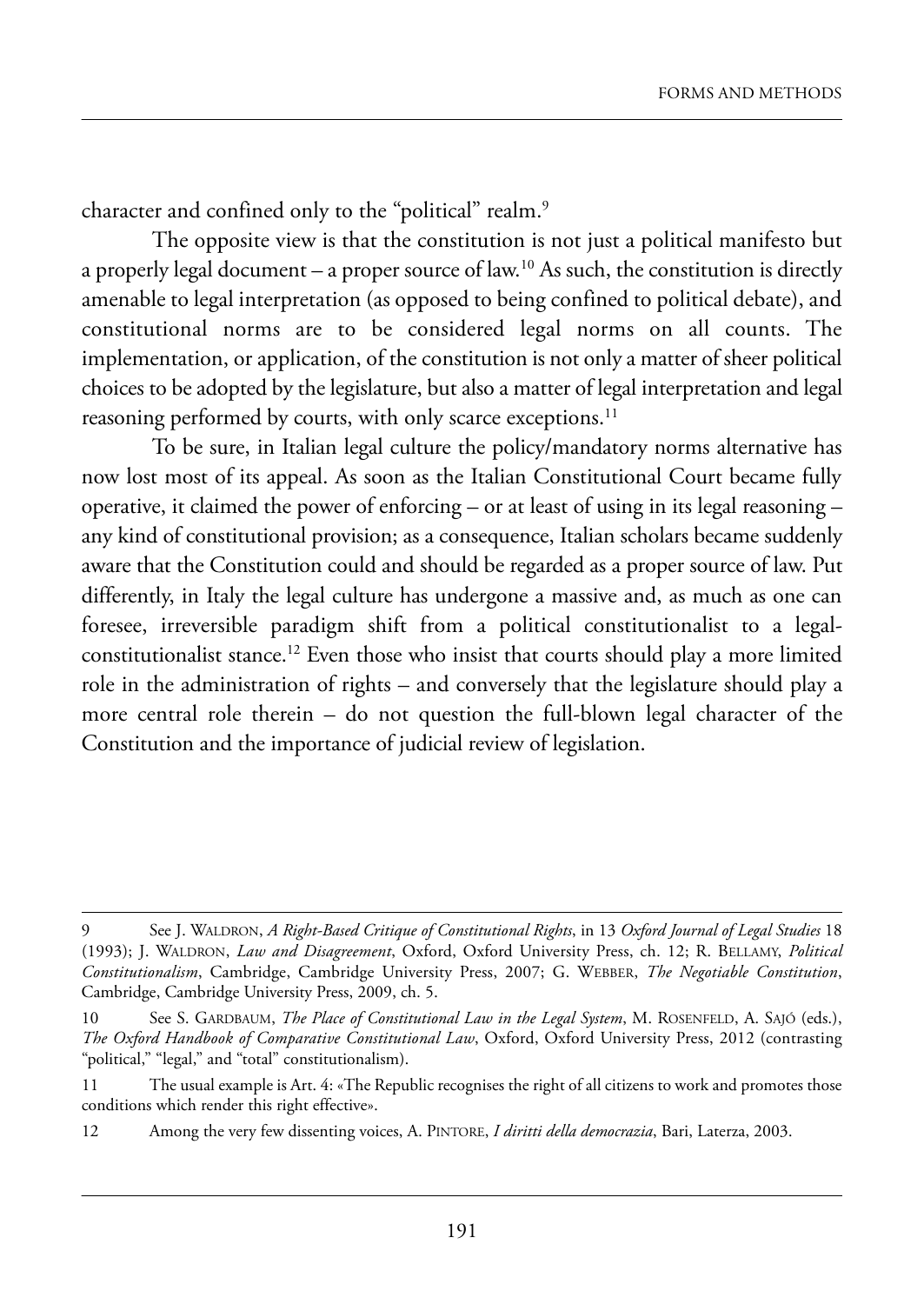### *2.2. Constitutional Rules, Principles, and Values*

If constitutional norms are proper, mandatory legal norms and not just policy directions for future legislation, one may still ask what kind of norms they are. Here the relevant distinction is between rules, principles, and values.<sup>13</sup>

of course, nobody would actually claim that the Constitution consists *only* of rules, or *only* of principles, or *only* of values. Rather, the point here is about the comparative importance of these different kinds of norms in the architecture of the constitution.14

In legal scholarship, "rules", "principles" and "values" are not always clearly defined, nor always used in a consistent manner.<sup>15</sup> For present purposes, we may rely on the following provisional definitions. Rules are norms that are relatively *precise* and *determinate* in both their scope of application and their normative consequences. principles are norms that are relatively *generic* and *indeterminate* in both their scope of application and their normative consequences. Moreover, principles embody, or give direct legal expression to, some moral or political ideal;<sup>16</sup> accordingly, a principle is a norm that conveys a peculiar dimension of "importance".17 Values are moral or political

<sup>13</sup> On this distinction, as referred to constitutional norms, see R. ALEXY, *A Theory of Constitutional Rights*, Oxford, Oxford University Press, 2010, ch. 3; O. CHESSA, *Libertà fondamentali e teoria costituzionale*, Milan, Giuffrè, 2002, pp. 357-393; G. ZaGreBelskY, *Ronald Dworkin's Principle Based Constitutionalism: An Italian Point of View*, *I-CON*, 1, 2003, p. 621.

<sup>14</sup> In quite a similar vein, I think, but with different terminology, Jeffrey Goldsworthy distinguishes between a "positivist" and a "normativist" conception of the constitution, as two extremes of a spectrum that includes various intermediate possibilities. According to the former, the constitution consists of "a set of discrete written provisions" (*i.e.*, rules), while according to the latter the constitution is «a normative structure whose provisions are, either explicitly or implicitly, based on deeper principles, and ultimately on abstract norms of political morality»; see J. GOLDSWORTHY, *Constitutional Interpretation*, m. rosenfeld, a. sajó (eds.), *The Oxford Handbook of Comparative Constitutional Law*, Oxford, Oxford University Press, 2012, sec. 1. This choice of words, however, is rather unfortunate since "positivism" and "normativism" normally refer to two well-known traditions in legal philosophy, which are not even remotely related to specific viewpoints on the nature of constitutions.

<sup>15</sup> G. PINO, *Teoria analitica del diritto I. La norma giuridica*, Pisa, ETS, 2016, ch. 4.

<sup>16</sup> s. perrY, *Two Models of Legal Principles*, *Iowa Law Review*, 82, 1997, p. 787 at 788 («the explicit content of principles is value-oriented, whereas that of rules is action-oriented»). see also n. maCCormiCk, *Legal Reasoning and Legal Theory*, oxford, Clarendon, 1978, p. 234; m. Jori, *I principi nel diritto italiano*, m. Jori, *Saggi di metagiurisprudenza*, milan, Giuffrè, 1985, pp. 301-302.

<sup>17</sup> s. Bartole, *Costituzione (Dottrine generali e diritto costituzionale)*, *Digesto delle Discipline Pubblicistiche*,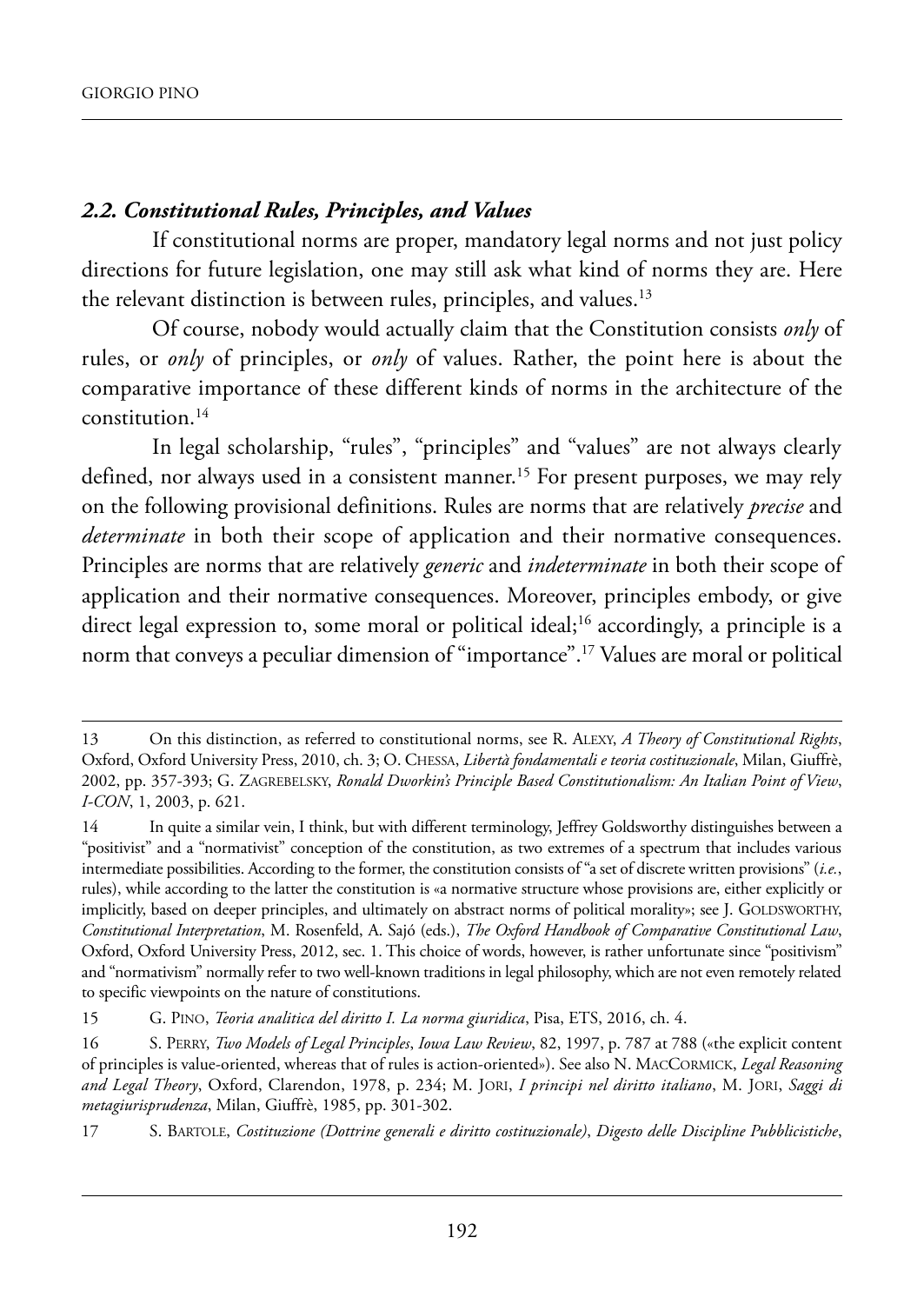goods, conceived at an extremely high level of abstraction – equality, liberty, dignity, and democracy, are good cases in point.

Now, how is the rules-principles-values distinction relevant for constitutional interpretation? for one thing, when we talk about constitutional *norms,* we are assuming that some kind of interpretive job has already taken place: a norm is always the *result*, rather than the starting point, of legal interpretation. Before interpretation, there is no norm; there is just a text. The norm is the meaning (the semantic content) that is extracted from a source of law through interpretation. Accordingly, the possibility itself of framing constitutional norms in terms of rules, principles, or values is the outcome of a preliminary interpretive choice. of course, the wording of the constitutional text provides some guidance to this effect. Accordingly, a sharply drafted provision will be easily interpreted as stating a rule, whereas a provision drafted in abstract, morally laden language will be easily interpreted as stating a principle (the case of values is different, as we shall see shortly). But the interesting point, here, is that *in principle* nothing prevents an interpreter from deriving a rule from a provision that is drafted in abstract, morally laden terms. And of course it is also possible to derive a principle from, or to read a value behind, a sharply formulated provision. such interpretive choices ultimately depend on the background conception of the constitution adopted by the interpreter.

But there is more, of course. The "pre-interpretive" choice of framing constitutional norms in terms of rules, principles, or values, in turn, affects the next moves in the constitutional interpretation game – there are things that can be done (only, or preferably) with rules, things that can be done (only, or preferably) with principles, and things that can be done (only, or preferably) with values. let's see.

if constitutional norms are framed in terms of *rules*, <sup>18</sup> they will be expected to

IV, 1989, p. 288 at 318; R. GUASTINI, *Teoria e ideologia dell'interpretazione costituzionale*, LI Giurisprudenza *costituzionale*, 1, 2006, p. 743.

<sup>18</sup> Examples of a rule-oriented approach to the Constitution in Italian scholarship include: A. PACE, *Metodi interpretativi e costituzionalismo*, *Quaderni costituzionali*, XXi, 2001, p. 35; a. paCe, *Interpretazione costituzionale e interpretazione per valori*, G. Azzariti (ed.), *Interpretazione costituzionale*, Turin, Giappichelli, 2007; M. DOGLIANI, *Il «posto» del diritto costituzionale*, *Giurisprudenza costituzionale*, 1993, p. 525; r. Guastini, *Diritto mite, diritto incerto*, *Materiali per una storia della cultura giuridica*, XXVi, 1996, p. 513; l. ferraJoli, *Costituzionalismo principialista e costituzionalismo garantista*, *Giurisprudenza costituzionale*, 2010, p. 2809; V. anGiolini, *Costituente e*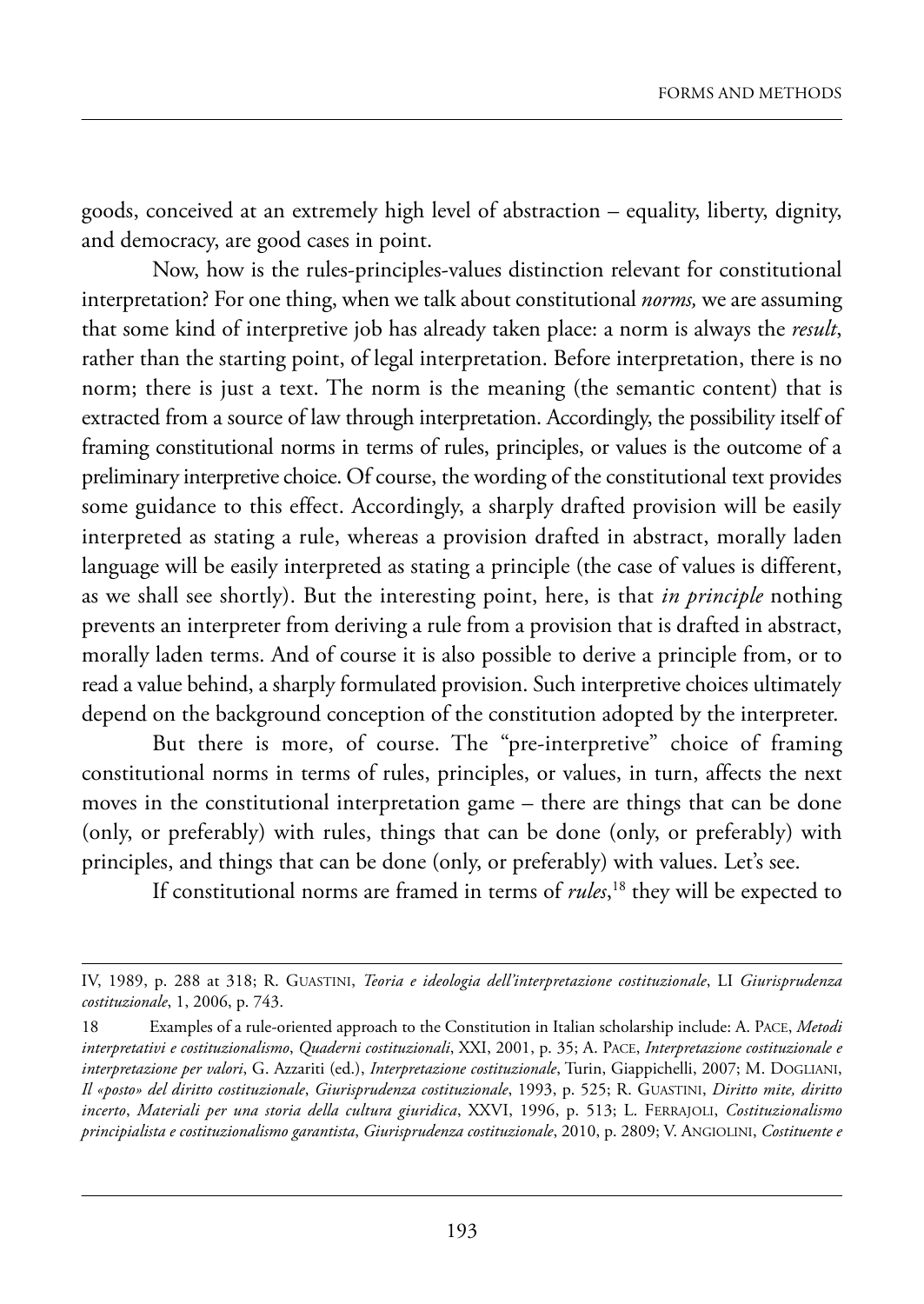provide clear-cut requirements applicable in an "all-or-nothing" fashion, and thus they will provide clear indications of what is constitutionally permissible and what is constitutionally forbidden. Rules, when they are applicable, are supposed to apply without exception. A rule-based constitution, thus, will provide interpreters with precise indications as to what is constitutionally permissible and what is constitutionally forbidden. Courts will enjoy little discretion in applying the constitution.

Interpreting and applying a principle-based constitution, $19$  on the other hand, is an entirely different matter. As we have already seen, *principles* are characterized by a certain degree of genericity, indeterminacy, and importance. As such, principles cannot determine directly the outcome of a case. The application of principles requires a previous "specification" – a process that translates the original principle into a more manageable rule, or set of rules. Moreover, principles tend to conflict with one another: many principles may be relevant in a given case, pulling in different directions. And such conflicts are usually solved through a "balancing" exercise – an assessment of the respective importance of the principles at stake in the case in question. It is easy to see, then, that the interpretation and application of a principle-based constitution is bound to become a discretionary exercise – far more discretionary than the interpretation of a rule-based constitution. specification and balancing are necessary steps for the judicial application of a principle-based constitution, and – precisely because of the indeterminacy and genericity of principles – there are many different ways of either specifying a given principle or of balancing competing principles against each other. from an abstract principle, or from two or more colliding principles, many different and alternative rules may be derived by way of specification or balancing. So, a principle-oriented understanding of the constitution brings to the fore the need for courts to engage in a highly discretionary interpretive exercise, as opposed to the alleged "automatic" precision

*costituito nell'Italia repubblicana*, padua, Cedam, 1995.

<sup>19</sup> Examples of a principle-oriented approach to the Constitution in Italian scholarship include: G. ZaGreBelskY, *Il diritto mite*, turin, einaudi, 1992; G. ZaGreBelskY, *Ronald Dworkin's Principle Based Constitutionalism: An Italian Point of View*, 13, 2003, p. 621; G.u. resCiGno, *Interpretazione costituzionale e positivismo giuridico*, in 1 *Diritto pubblico,* 2005, p. 19; C. pinelli, *Il dibattito sull'interpretazione costituzionale tra teoria e giurisprudenza*, *Scritti in memoria di Livio Paladin*, naples, Jovene, 2004, p. 1665.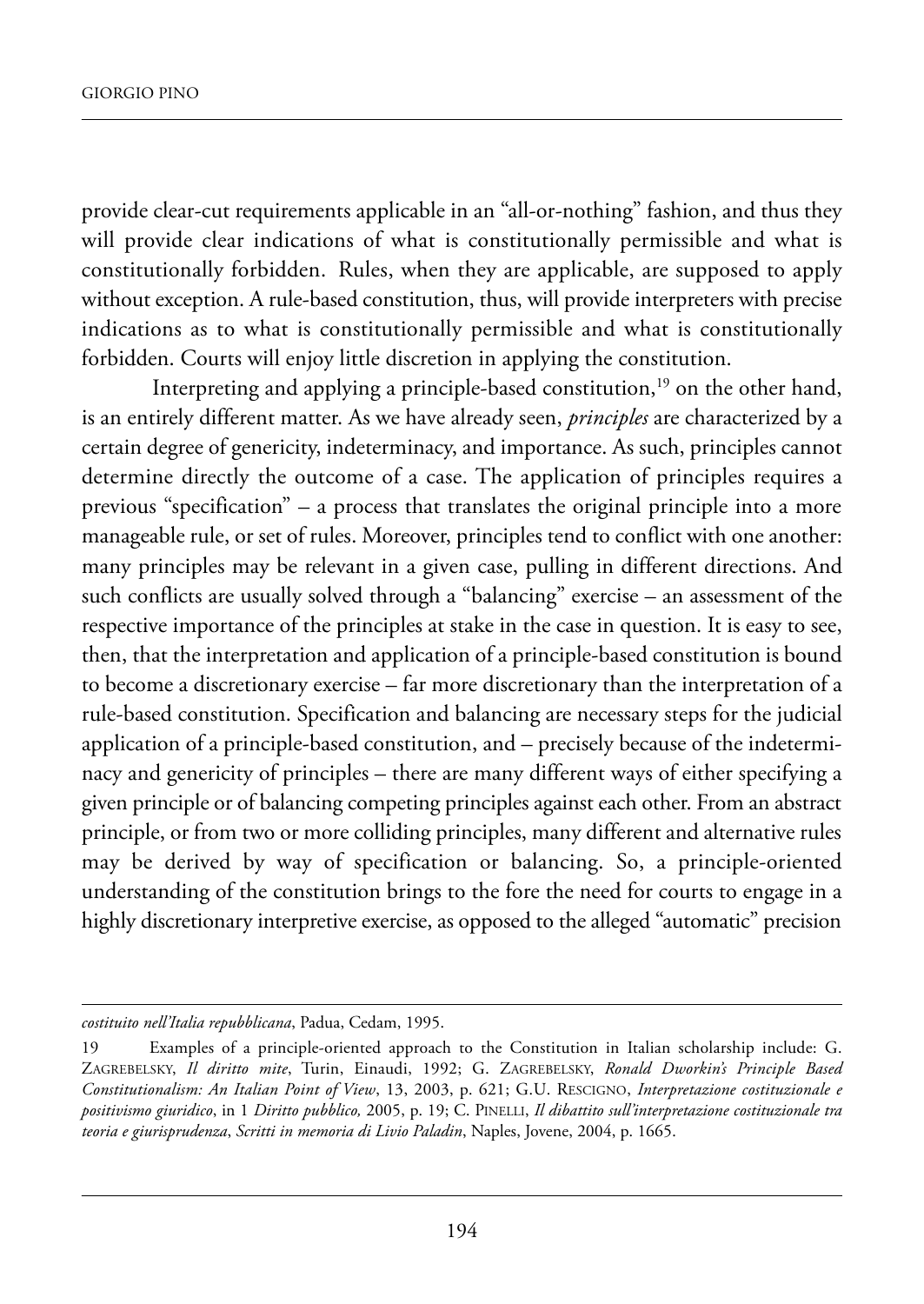that is supposed to characterize the application of rules.<sup>20</sup>

finally, constitutional *values –* a rather under-analysed concept in both legal theory and general legal discourse. Indeed, the distinction between principles and values is far from clear. Scholars and courts use these two terms more or less interchangeably, to refer to some exceedingly abstract normative standard imbued with moral or political significance.<sup>21</sup> Still, recourse to "values" gives a peculiar twist to constitutional interpretation (as we shall see shortly). while rules and principles certainly fit in the customary picture of the legal norm (in the sense that they are both *legal* and *norms*), the status of values is far less certain. On the one hand, a value is not normally thought of as a proper *norm*, but rather as the *foundation* of norms. On the other hand, the *legal* status of values is rather peculiar when compared to the legal status of an ordinary legal norm. Normally, values are not directly written into the text of the constitution,<sup>22</sup>

<sup>20</sup> For this reason, some scholars maintain that it is the job of the legislator – and not of the judge – to transform abstract constitutional principles into judicially manageable rules: s. fois, *«Ragionevolezza» e «valori»: interrogazioni progressive verso le concezioni sulla forma di Stato e sul diritto*, *Il principio di ragionevolezza nella* giurisprudenza della Corte costituzionale. Riferimenti comparatistici, Milan, Giuffrè, 1994, p. 103, p. 109; A. PACE, *Metodi interpretativi e costituzionalismo*, n. 18, pp. 57-58; r. Guastini, *Ponderazione. Un'analisi dei conflitti tra principi costituzionali*, *Ragion pratica,* 151, 2006, p. 159; G. sCaCCia, *Valori e diritto giurisprudenziale*, in 1 *Diritto e società*, 2011, p. 135; l. ferraJoli, *La democrazia attraverso i diritti*, Bari, laterza, 2013, pp. 133-137.

Similar concerns are also visible in constitutional scholarship in other countries: see M. NIMMER, *The Right to Speak from* times *to* time*. First Amendment Theory Applied to Libel and Misapplied to Privacy*, *California L.R.*, 56, 1968, p. 935 at 947 («[balancing] may be criticized as a form of judicial lawmaking, and as such a usurpation of the legislative function»); B. neuBorne, *Notes for a Theory of Constrained Balancing in First Amendment Cases*, *Case* Western L.R., 38, 1988, p. 576 at 578 («judicial balancing [...] licenses a judge to engage in overtly subjective decisionmaking that replicates and occasionally displaces identical thought-processes already carried out by a politically responsible official»); p. de lora, *Tras el rastro de la ponderación*, *Revista Española de Derecho Constitucional,* 2000, pp. 359-367 («esa tarea de los tribunales no dista mucho de la legislación»); a. stone sweet, *Governing with Judges*, Oxford, Oxford University Press, 2000, p. 98 («A balancing jurisprudence not only gives the court great discretion, but it will inevitably cast the court into a more legislative style of deliberation and decision-making than would a jurisprudence of absolute rights»).

<sup>21</sup> Examples of a value-oriented approach to the Constitution in Italian scholarship include: A. BALDASSARRE, L'interpretazione della costituzione, A. Palazzo (eds.), L'interpretazione della legge alle soglie del XXI secolo, Naples, Edizioni scientifiche italiane, 2001, p. 215; m. CartaBia, *Principi inviolabili e integrazione europea*, milan, Giuffrè, 1995; a. BarBera, *La Costituzione della Repubblica italiana*, milan, Giuffrè, 2016. for a stark criticism of value-talk in constitutional interpretation, however, see L. PALADIN, *Le fonti del diritto italiano*, n. 2, p. 143, and G. ZAGREBELSKY, *La legge e la sua giustizia*, Bologna, il mulino, 2008, pp. 206-208.

<sup>22</sup> A. BALDASSARRE, *L'interpretazione della costituzione*, A. Palazzo (eds.), *L'interpretazione della legge alle soglie*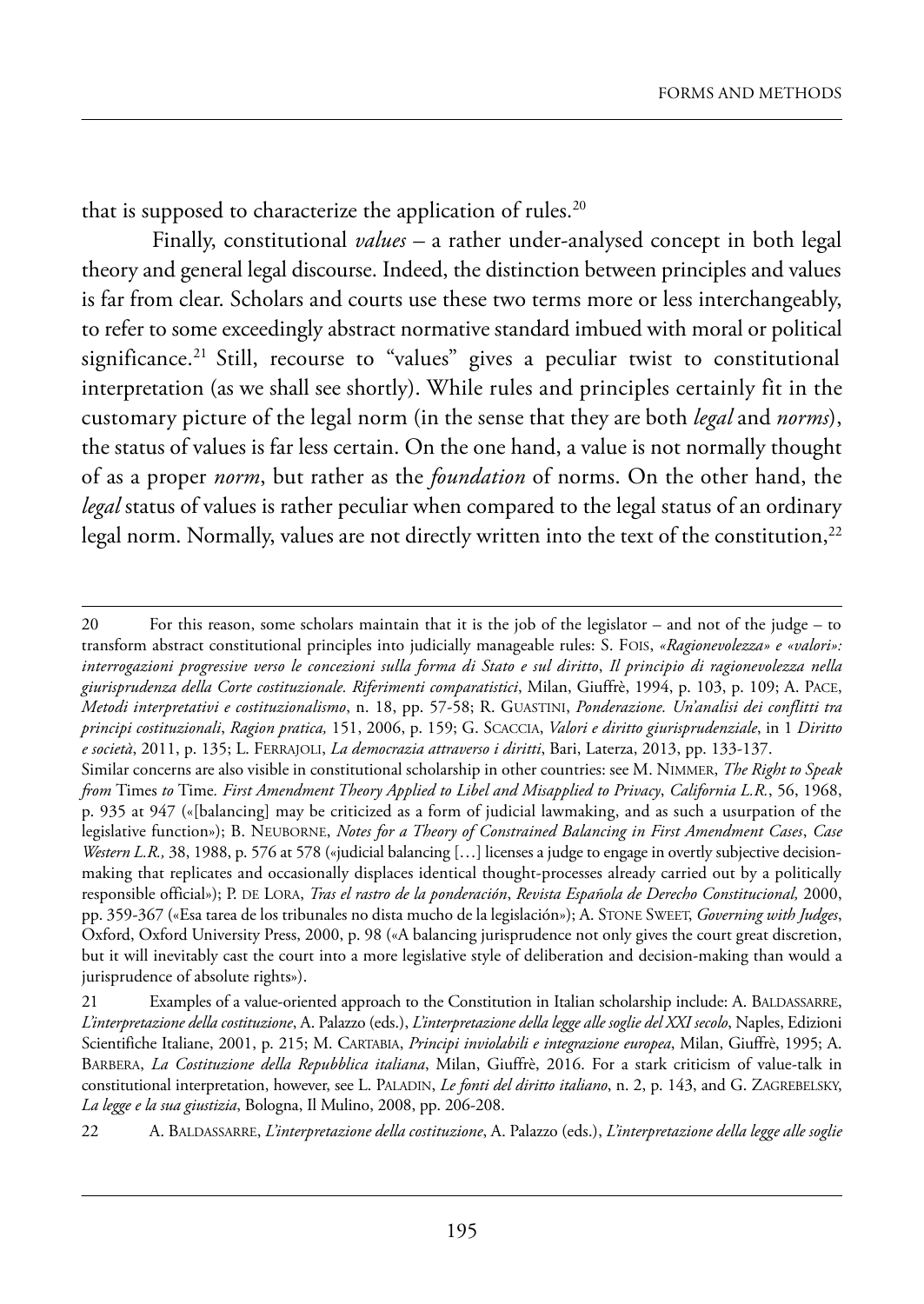and the individuation of values normally takes the interpreter far away from the text. Values are supposed to be inferred from the "spirit" of some constitutional provision, or even from the whole constitution. The written provisions of the documentary constitution may work as epiphanies of the constitutional *relevance* of a certain value, but the value itself will rest on some "objective," non-legal ground. More precisely, values are thought to be grounded in some objective moral system (or in some kind of natural law),<sup>23</sup> or in society,<sup>24</sup> or in a combination of both morality and society.<sup>25</sup>

hence, the identification of values hardly qualifies as an exercise in legal interpretation – it is not constrained by the text of the constitution, and it is conceived as a kind of objective cognition of some moral reality.

23 An approach of this sort is conspicuous in German constitutional jurisprudence, whereby the German Basic Law is understood to incorporate an "objective order of values". See R. HERZOG, *The Hierarchy of Constitutional Norms and Its Function in the Protection of Basic Rights*, in 13 *Human Rights L.J.*, 13, 1992, p. 90 at 91; D. KOMMERS, *German Constitutionalism: A Prolegomenon*, *Emory L.J.*, 40, 1991, p. 837 at 851; d. kommers, *Germany: Balancing Rights and Duties*, J. Goldsworthy (ed.), *Interpreting Constitutions. A Comparative Study*, oxford, oxford university press, 2006, p. 203; m. hailBronner, *Rethinking the Rise of the German Constitutional Court: From Anti-Nazism to Value Formalism*, *I-CON*, 12, 2014, p. 626; J. Bomhoff, *Balancing Constitutional Rights*, Cambridge, Cambridge university press, 2013, p. 103 *et seq.* according to B. sChlink, *The Dynamics of Constitutional Adjudication*, *Cardozo L.R.*, 17, 1996, p. 1231, however, the «Bundesverfassungsgericht's value orientation is a myth» (at 1234). see also a. Chaskalon, *From Wickedness to Equality: The Moral Transformation of South African Law*, *I-CON*, 1, 2003, p. 590 at 608 («the Constitution now contains an objective normative value system»). for the use of value-arguments in American constitutional interpretation, see R. FALLON, *A Constructivist Coherence Theory of Constitutional Interpretation*, *Harvard L.R.*, 100, 1987, p. 1189 at 1204-1209; p. BoBBitt, *Constitutional Law and Interpretation*, D. PATTERSON (eds.), *A Companion to Philosophy of Law and Legal Theory*, Oxford, Blackwell, 1996. For a comparison between the German and the American approach to values in constitutional interpretation, see M. ROSENFELD, *Constitutional Adjudication in Europe and the United States: Paradoxes and Contrasts*, *I-CON* , 2, 2004, p. 633 at 650- 651, 661.

del XXI secolo, 2001, p. 215. Among the scarce exceptions, one may point to Art. 13 of the Italian Constitution («personal liberty is inviolable»), and art. 1 of the German *Grundgesetz* («human dignity shall be inviolable»).

<sup>24</sup> A. BALDASSARRE, *L'interpretazione della costituzione*, A. Palazzo (eds.), *L'interpretazione della legge alle soglie del XXI secolo*, 2001, p. 226; a. Barak, *Purposive Interpretation in Law*, princeton, princeton university press, 2005, pp. 381-382; G.J. JaCoBsohn, *Constitutional Values and Principles*, m. rosenfeld, a. sajó (eds.), *The Oxford Handbook of Comparative Constitutional Law*, Oxford, Oxford University Press, 2012, p. 777.

<sup>25</sup> G. fassò, *Il giudice e l'adeguamento del diritto alla realtà storico-sociale e procedura civile*, *Rivista trimestrale di diritto e procedura civile,* XXVi, 1972, p. 897.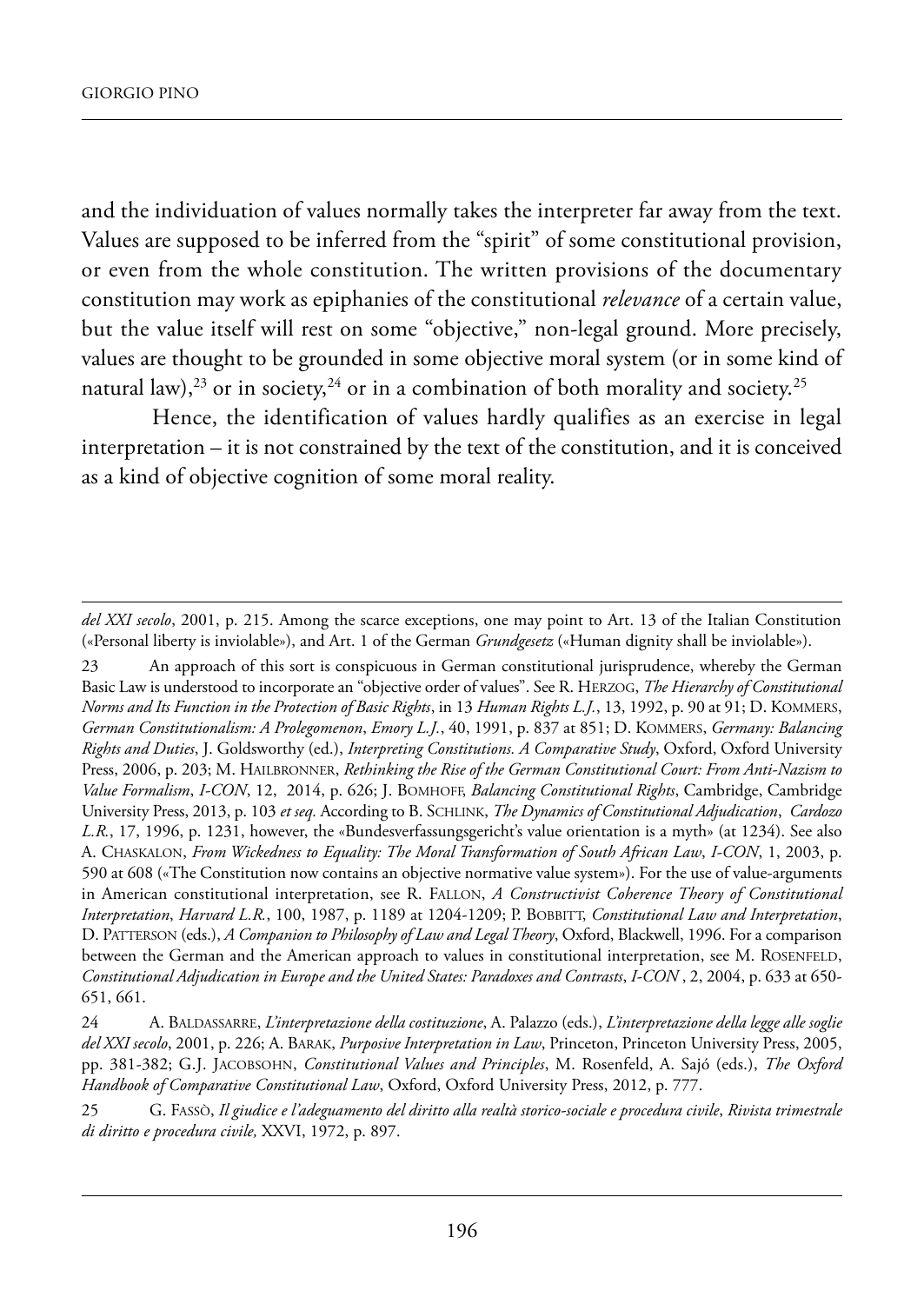## *3. Constitutional Interpretation and Conceptions of the Constitution*

The three approaches to the constitution (as rule-based, principle-based, and value-based) introduced in the preceding section embody different *conceptions* of the constitution – *i.e.*, different conceptions of the nature and function of the constitution in the legal and political system. it is in the light of a given background conception of the constitution that it makes sense to frame the normative content of constitution in terms of rules, or principles, or values.

In this regard, one can usefully distinguish between a "defensive" and a "foundational" conception of the constitution – or, somewhat more accurately, between a cluster of "defensive" conceptions and a cluster of "foundational" conceptions of the constitution.26

#### *3.1. The Defensive Constitution*

according to a "defensive" conception of the constitution, the constitution should be primarily, or even exclusively, regarded as a protective device against governmental intrusion into certain rights.27

Under this approach, the constitution is limited in scope  $-$  it covers only a welldefined area of the social and political life of the relevant polity, and legislation is legitimate as long as it remains outside the area protected by the constitution. In other words, the legislature normally moves in a "constitution-free" area, and the content of a great deal of legislation is constitutionally irrelevant; the legislature must stop only in

<sup>26</sup> See G. TARELLO, *L'interpretazione della legge*, n. 1, pp. 335-337. In slightly different terms, see V. ONIDA, L'attuazione della Costituzione tra magistratura e Corte costituzionale, Scritti in onore di Costantino Mortati, Milan, Giuffrè, 1977, p. 501, and M. DOGLIANI, *Il «posto» del diritto costituzionale*, n. 18 (contrasting "defensive" and "expansive" conceptions of the constitution).

<sup>27</sup> This approach is usually associated to the mainstream American understanding of the constitution: see L. weinriB, *The Postwar Paradigm and American Exceptionalism*, s. Choudhry (eds.), *The Migration of Constitutional* Ideas, Cambridge, Cambridge University Press, 2007; M. COHEN-ELIYA, I. PORAT, *Proportionality and Constitutional Culture*, Cambridge, Cambridge university press, 2013, chs. 5 and 6; J. Bomhoff, *Balancing Constitutional Rights*, n. 23, ch. 5. The poster child of this attitude is of course the rule-like rendering of the First Amendment in the jurisprudence of the supreme Court: see f. sChauer, *Freedom of Expression Adjudication in Europe and the United States: A Case Study in Comparative Constitutional Architecture*, G. nolte (ed.), *European and US Constitutionalism*, Cambridge, Cambridge University Press, 2005.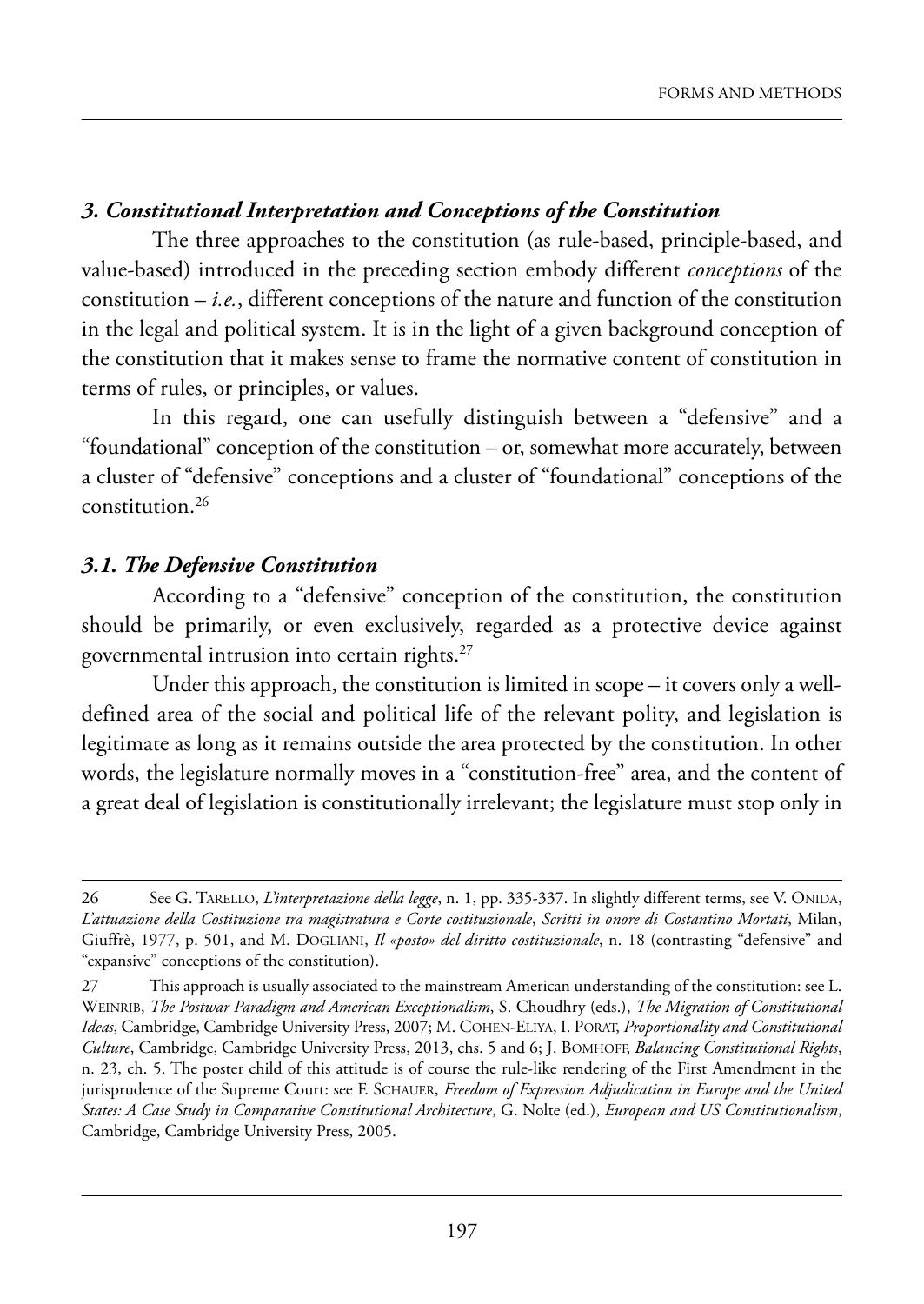front of the gates of the constitutional fortress, guarded by the Constitutional Court. As a consequence, the constitution should work primarily as a checklist of "negative" validity conditions for legislation. legislation may have any content whatsoever, as long as it does not clearly encroach upon the area protected by the constitution.

a defensive constitution, then, is premised exactly upon the possibility of clearly distinguishing between what is protected by the constitution and what is constitutionally irrelevant – between the freedom of the legislature and the competence of the Constitutional Court. And this condition can be satisfied only if the constitution is designed as a set of (precise) *rules*.

All this has some interesting implications for constitutional interpretation. Under a defensive, rule-oriented conception of the constitution, constitutional interpretation should be performed with a good amount of self-restraint, with a view to preserving legal certainty and the distinction of competences between legislator and courts. To that end, textualism and originalism become the favourite canons of constitutional interpretation.<sup>28</sup> More generally, under this approach there is no meaningful difference between constitutional interpretation, on the one hand, and statutory interpretation, on the other. Constitutional interpretation resorts to the same interpretive canons that are in place in ordinary, statutory interpretation<sup>29</sup> – the constitution is just a statute that happens to be hierarchically superior to other statutes.

finally, the defensive conception has implications for the role of courts *vis-à* $vis$  the constitution. Under this conception, the constitution is not supposed to be

<sup>28</sup> m. doGliani, *Il «posto» del diritto costituzionale* n. 18; a. paCe, *Metodi interpretativi e costituzionalismo*, n. 18; m. luCiani, *Interpretazione costituzionale e testo della costituzione. Osservazioni liminari*, G. azzariti (ed.), *Interpretazione costituzionale*, turin, Giappichelli, 2007, p. 48, and *Interpretazione conforme a costituzione*, *Enciclopedia del diritto*, annali iX, 391 (2016), 441; m. esposito, *In penetralibus pontificum repositum erat: brevi considerazioni sulla parabola discendente del diritto scritto*, *Giurisprudenza costituzionale*, 2004, p. 2995. more generally, on the link between originalism and a perception of the constitution "as a statute", see M. ROSENFELD, *Constitutional Adjudication in Europe and the United States: Paradoxes and Contrasts*, n. 25, pp. 656-657.

<sup>29</sup> r. Guastini, *Interpretare e argomentare*, n. 1, pp. 343-351; a. paCe, *Interpretazione costituzionale e interpretazione per valori*, n. 18, p. 95; M. LUCIANI, *Interpretazione conforme a costituzione*, n. 28, p. 441 (nevertheless acknowledging that the difference between constitutional and statutory interpretation may in fact be "in degree", rather than in kind); M. TROPER, *Constitutional Interpretation*, *Israel L.R.*, 39, 2006, p. 35; P. BOBBITT, *Constitutional Law and Interpretation*, n. 25, p. 127.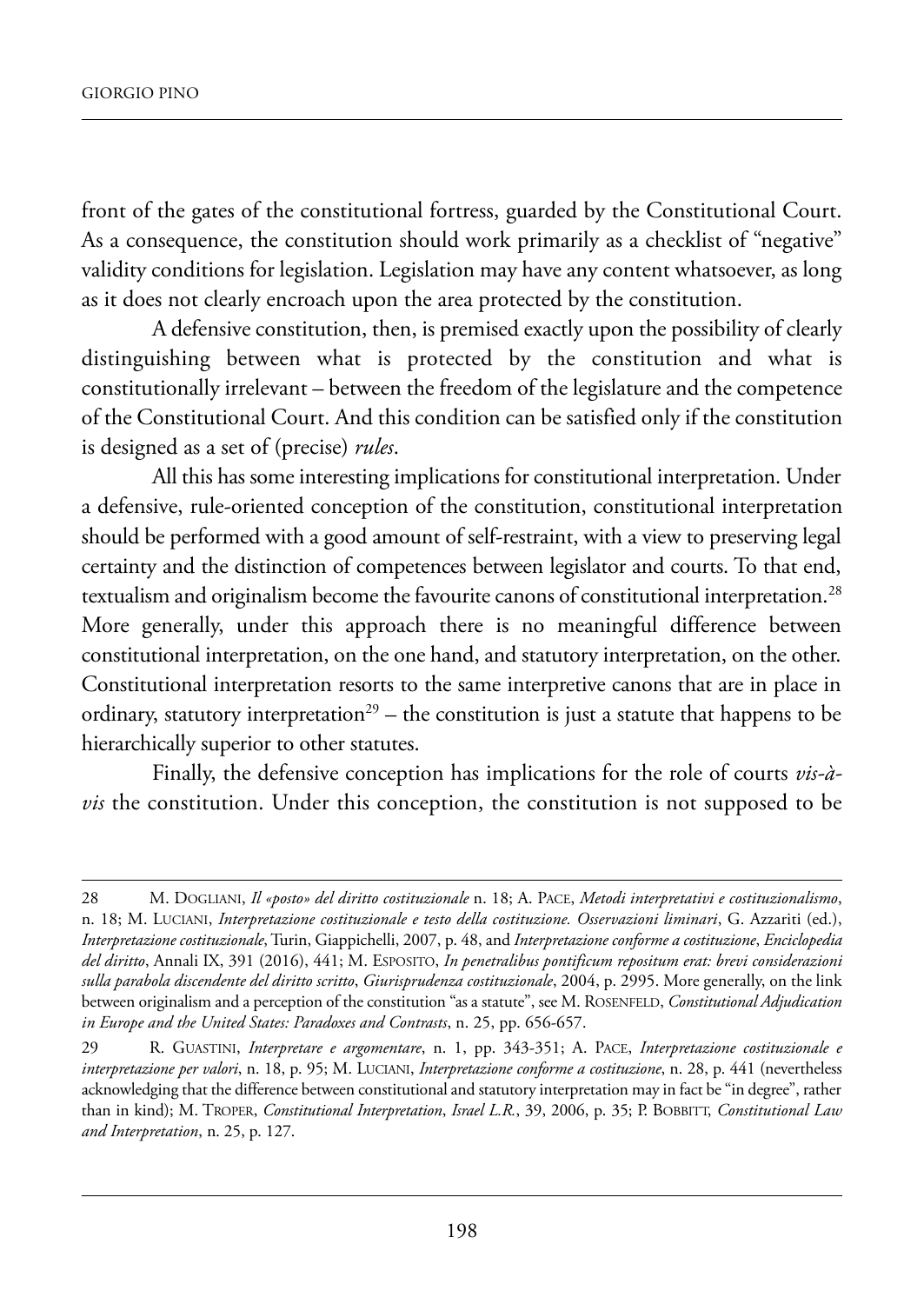applied directly by ordinary courts in their ordinary adjudicative functions; rather, ordinary courts should limit themselves to "alerting" the Constitutional Court when they happen to stumble upon a constitutionally suspect statute. The Constitutional Court, in turn, should operate only as a "negative legislator" – its job is not to develop or implement the constitution but only to quash those statutes that are in clear contrast with the constitution.<sup>30</sup>

#### *3.2. The Foundational Constitution*

Under a "foundational" conception of the constitution, the constitution is seen as the foundation of the entire legal order: each and every norm of the legal system is valid only insofar as it is produced in accordance with the constitution, and is compatible with the constitution. Under this conception, the constitution is supposed to work *not only* as a set of negative limits but *also* – and most importantly – as a set of principles and values that call for implementation at both the legislative and the judicial level. Constitutional principles and values project their normative force upon the entire legal system. According to this conception, the function of the constitution is not only to *limit* governmental activities, but also to *direct* the actions of public authorities (including legislatures) towards certain constitutionally mandated objectives. Under a "foundational" conception, the constitution – far from being just a kind of statute – is a law of a peculiar kind, in virtue of its content and functions.<sup>31</sup>

As a consequence, the normative content of the constitution cannot be reduced to a set of fixed, stable, precise rules – the kind of norms we would expect to find in a statute. Rather, the constitution  $-$  the real content of the constitution, the most important part of the constitution – is seen either as a set of principles or as set of values. a foundational conception of the constitution, thus, may present itself either in a

<sup>30</sup> The idea of the Constitutional Court as an essentially "negative legislator" was famously defended by H. kelsen, *The Nature and Development of Constitutional Adjudication*, n. 8, and h. kelsen, *General Theory of Law* and State, Cambridge, Harvard University Press, 1945, p. 268.

<sup>31</sup> G. ZaGreBelskY, *La legge e la sua giustizia*, 2008, p. 267; p. hoGG, *Canada: From Privy Council to Supreme Court*, J. Goldsworthy (ed.), *Interpreting Constitutions. A Comparative Study*, oxford, oxford university press, 2006, p. 55, p. 77 (after the entry into force of the Canadian Charter of Rights and Freedoms, «the concept of the Constitution as a statute is well and truly over»).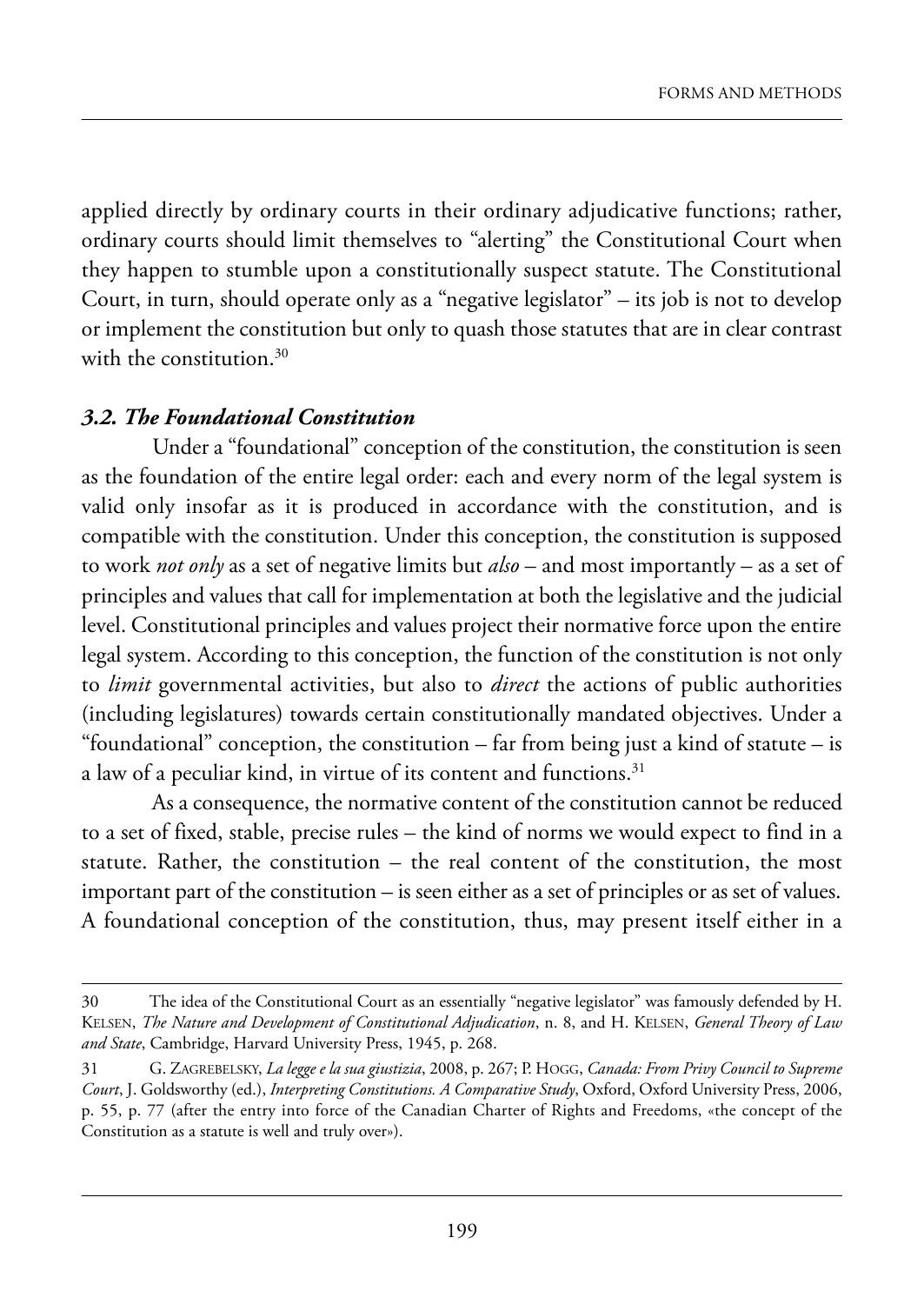principle-based or in a value-based fashion.

a few interesting implications follow from this. first, under a foundational approach the constitution is not a separate field of the law, but rather it irradiates the entire legal order. Every area of the law is subject to the influence of constitutional principles and values. The entire legal system has to be rendered fully compatible with the constitution, with no "black holes" or "constitution-free" areas.<sup>32</sup> The constitution, thus, becomes relevant for any kind of legal, political, and social dispute – it is a "total" constitution.33

secondly, under a foundational approach the responsibility to implement constitutional principles and values falls on every legal and political actor. Constitutional principles will be implemented – through specification and balancing – not only by legislatures but also by courts, no matter how much judicial discretion is involved in such operations.

Thirdly, under a foundational approach constitutional interpretation is perceived as different in character from ordinary, statutory interpretation. As a consequence, it resorts to interpretive methodologies that are specifically appropriate for the constitution.<sup>34</sup> For instance, the peculiar normative content of the constitution

<sup>32</sup> This is sometimes referred to as the "constitutionalization" of the (entire) legal system. As far as I know, this term, now widely used, has been first introduced in this sense by G. TARELLO, *L'interpretazione della legge*, n. 1, p. 337. Subsequently, see A. GAMBARO, R. PARDOLESI, *L'influenza dei valori costituzionali sul diritto civile*, A. Pizzorusso, V. Varano (eds.), *L'influenza dei valori costituzionali sui sistemi giuridici contemporanei*, milan, Giuffrè, 1985, i, p. 5, p. 12; l. faVoreau, *Le droit constitutionnel, droit de la Constitution et constitution du droit*, in 1 *Revue française de droit constitutionnel*, 1, 1990, p. 71; l. faVoreau, *La constitutionnalisation du droit*, J.-B. auby (eds.), *L'unité du droit. Mélanges en hommage à Roland Drago*, paris, economica, 1996, p. 25; l. faVoreau, *La constitutionnalisation de l'ordre juridique: considerations générales*, *Revue belge de droit constitutionnel*, 1998, p. 233; r. Guastini, *La "costituzionalizzazione" dell'ordinamento italiano*, *Ragion pratica*, 11, 1998, p. 185; a. stone sweet, *Governing with Judges*, n. 20, 2000, pp. 114-125 (analysing this phenomenon in italy, france, Germany, and spain).

<sup>33</sup> r. Bin, *Cosa è la Costituzione?*, *Quaderni costituzionali*, XXVii, 2007, p. 11. see also m. kumm, *Who Is Afraid of the Total Constitution? Constitutional Rights as Principles and the Constitutionalization of Private Law*, in 7 *German L.J.*, 7, 2006, p. 341; S. GARDBAUM, *The Place of Constitutional Law in the Legal System*, n. 10; M. COHENeliYa, i. porat, *Proportionality and Constitutional Culture*, n. 27, p. 60 («in Germany, almost any legitimate individual or collective interest is grounded on a constitutional value and accorded constitutional status»).

<sup>34</sup> the idea that constitutional interpretation is a peculiar kind of interpretation, which is not reducible to the ordinary techniques of statutory interpretation, is probably the majoritarian view in current Italian constitutional scholarship; see C. PINELLI, *Il dibattito sull'interpretazione costituzionale tra teoria e giurisprudenza*, n. 19, p. 1666. In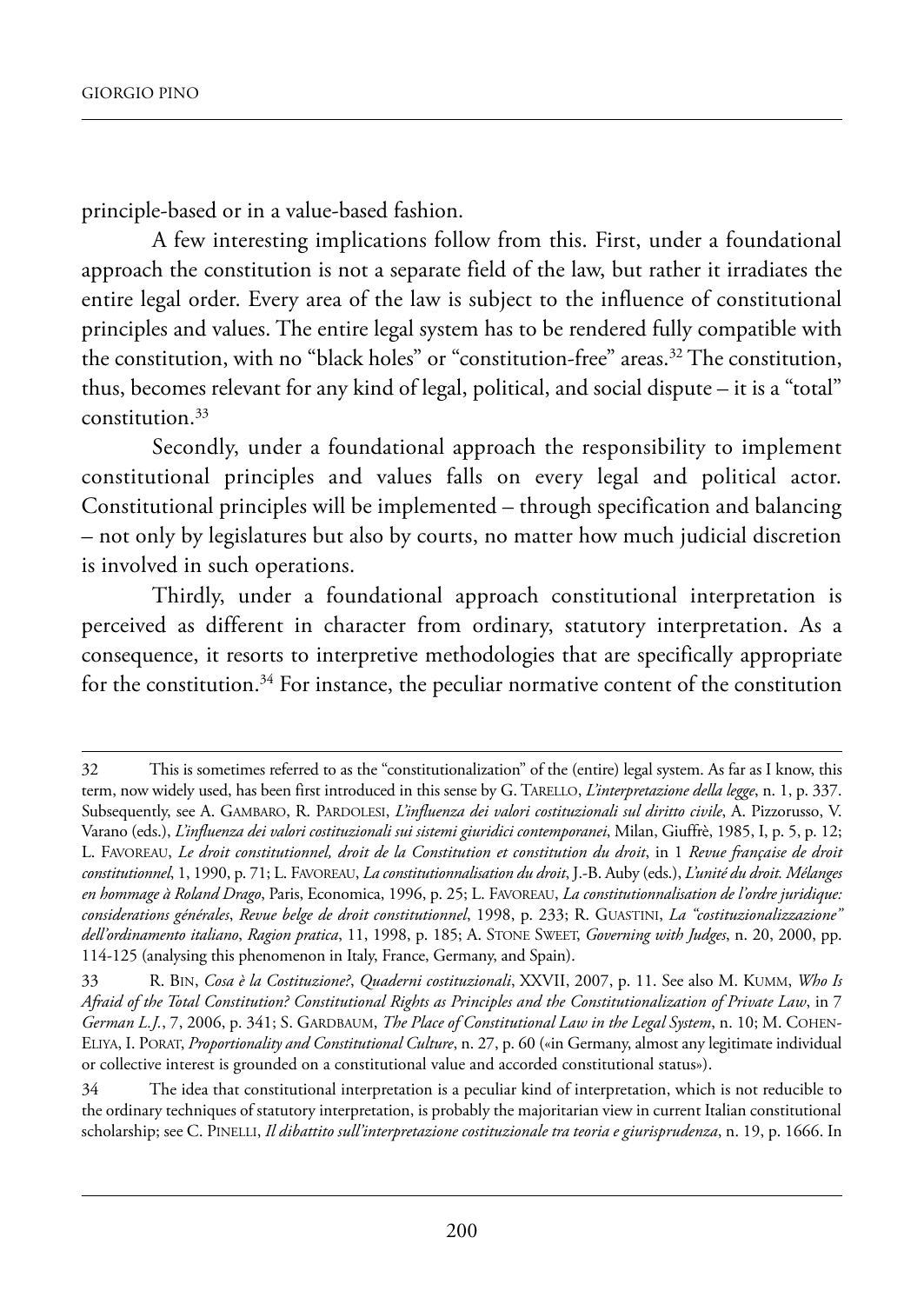– principles, values – is not amenable to a merely literal interpretation (hence the rejection of textualism), and requires to be frequently adjusted to the ever-changing factual and social circumstances (hence the rejection of originalism). principles and values ask for a "generous", purposive interpretation (hence the rejection of strict constructionism). moreover, given that the normative content of the foundational constitution is constituted by moral and political principles and values (such as liberty, equality, dignity…), the interpretation and application of the constitution will inevitably require some kind of "moral reading". Constitutional interpretation, that is, will necessarily be contaminated by moral arguments.<sup>35</sup>

The upshot of all this is quite straightforward: the foundational model acknowledges a wide range of interpretive discretion for the judiciary. Both constitutional and statutory interpretation become "activist" and "dynamic" enterprises, as opposed to the "restrained" and "static" approaches required by a defensive, rule-based model of the constitution.36 Courts will routinely use constitutional principles and values, either by directly applying them to a case, or by using them "indirectly," as aid in determining the meaning of a statute. The Constitutional Court, in turn, will tend to perform judicial review mainly on an interpretive level, as it were. the Constitutional Court, that is, rather than quash a constitutionally suspect statute, will mostly strive to interpret it in a "constitutionally compatible way". <sup>37</sup>

put differently, a "foundational" conception of the constitution recasts the role

the international debate, see for instance a. Barak, *Hermeneutics and Constitutional Interpretation*, *Cardozo L.R.*, 14, 1993, p. 767 at 772; w. waluChow, *Constitutional Interpretation*, a. marmor (ed.), *The Routledge Companion* to Philosophy of Law, Abingdon, Routledge, 2012, pp. 418-419.

<sup>35</sup> B. Celano, *I diritti nello Stato costituzionale*, Bologna, il mulino, 2013; G. pino, *Positivism, Legal Validity,* and the Separation of Law and Morals, Ratio Juris, 27, 2014, p 190. The phrase "moral reading" has been famously coined by R. DWORKIN, *Freedom's Law. The Moral Reading of the American Constitution*, Cambridge, Harvard University Press, 1996.

<sup>36</sup> r. Guastini, *Teoria e ideologia dell'interpretazione costituzionale*, n. 17 (contrasting "activist" vs "restrained", and "dynamic" vs "static" approaches to constitutional interpretation). In a similar vein, see also P. CHIASSONI, *Tecnica* dell'interpretazione giuridica, n. 1, pp. 159-161 (contrasting "traditionalist" and "modernist" approaches to constitutional interpretation).

<sup>37</sup> G. ZaGreBelskY, *La legge e la sua giustizia*, 2008, pp. 261-262 (judicial review as performed by the italian Constitutional Court is more concerned with issuing "constitutionally compatible" statutory interpretations rather than judgements on the constitutional validity of statutes).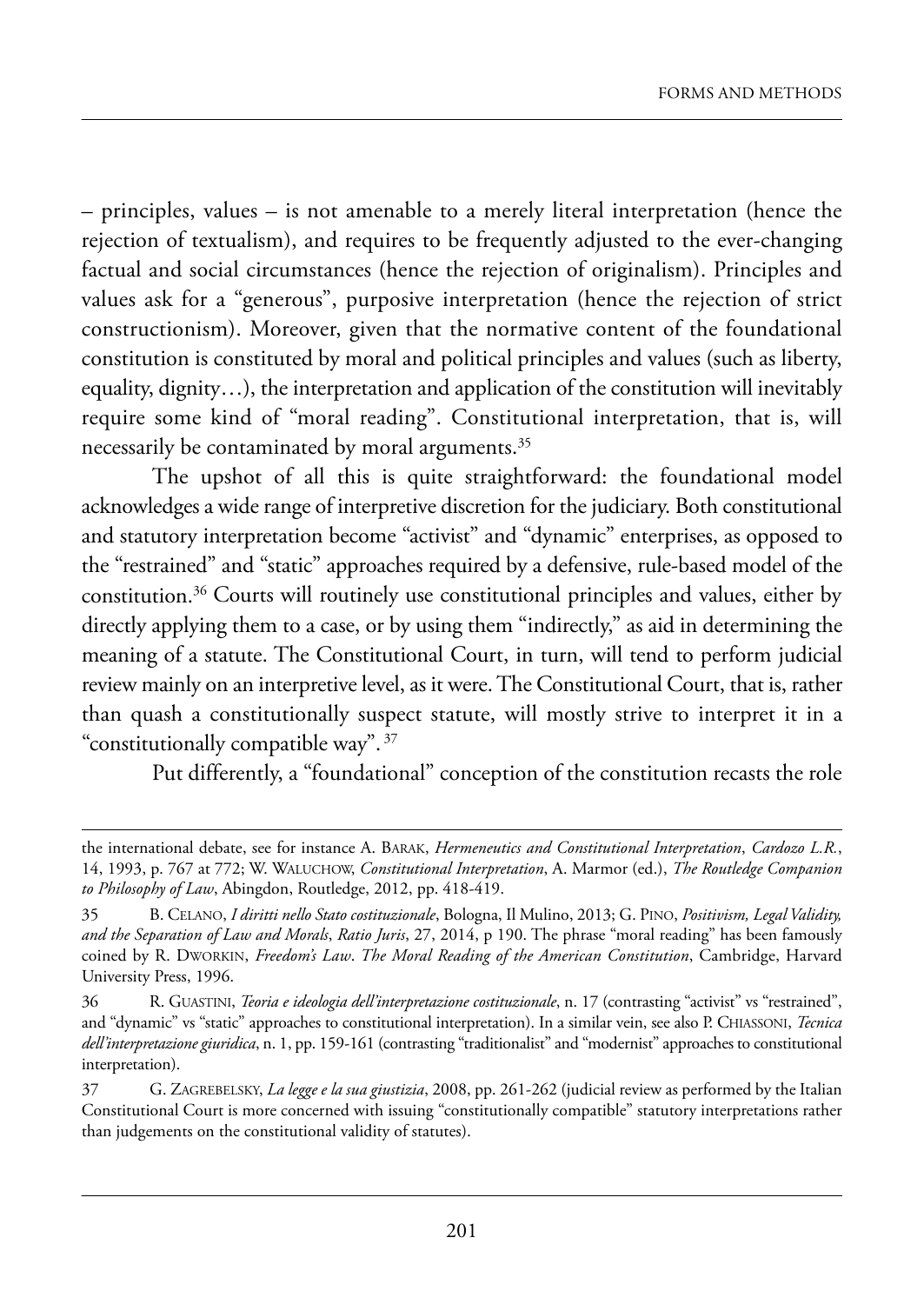of both the Constitutional Court and ordinary courts in some important ways:

1) The Constitutional Court will not just be a "negative" legislator, but also a "positive" one: the Court will claim the power not only to quash statutes, but also to manipulate them in order to make them coherent with the constitution.<sup>38</sup>

2) the Constitutional Court will not only be engaged in a "validity check" on statutes, but will also play the role of an "interpretive agency."39

3) Due to the important and activist role played by ordinary courts in taking care of potentially unconstitutional legislation, the system of judicial review will tend to become a "mixed" one – both centralized and partially decentralized.<sup>40</sup>

so far, i have pointed to some features that can be found in all versions of a foundational conception of the constitution. To be sure, within the foundational conception it is possible to find important variations, which depend on whether the normative core of the constitution is framed in terms of principles or of values. To these variations I now turn.

#### *3.2.1. The Principle-Based Model*

As already noted, principles are norms that are characterized by a substantial degree of indeterminacy and importance. Constitutional principles, thus, do not have a precise scope of application. They display their normative force by generating more determinate rules or other  $-$  less determinate  $-$  principles. Now, if the normative content of the foundational constitution is framed in terms of principles, the general

<sup>38</sup> On this kind of judgments, see V. BARSOTTI, P.G. CAROZZA, M. CARTABIA, A. SIMONCINI, *Italian Constitutional Justice in Global Context*, n. 4, pp. 86-88. see also d. rousseau, *The Constitutional Judge: Master or Slave of the Constitution?*, *Cardozo L.R.*, 14, 1992, p. 775 at 778, on "constructive interpretations" rendered by the french Constitutional Council, whose role tends to become akin to a "colegislator" (783).

<sup>39</sup> for similar trends in other european countries, see a. stone sweet, *Governing with Judges*, n. 20, 2000, pp. 71-73.

<sup>40</sup> See V. ONIDA, *L'attuazione della Costituzione tra magistratura e Corte costituzionale*, n. 26, 514; S. CASSESE, *La giustizia costituzionale in Italia: lo stato presente*, *Rivista trimestrale di diritto pubblico*, 2012, p. 603 at 606. for some general remarks on this trend, visible also in other European countries, see V. FERRERES COMELLA, *The European Model of Constitutional Review of Legislation: Toward Decentralization?*, *I-CON*, 2, 2004, p. 461.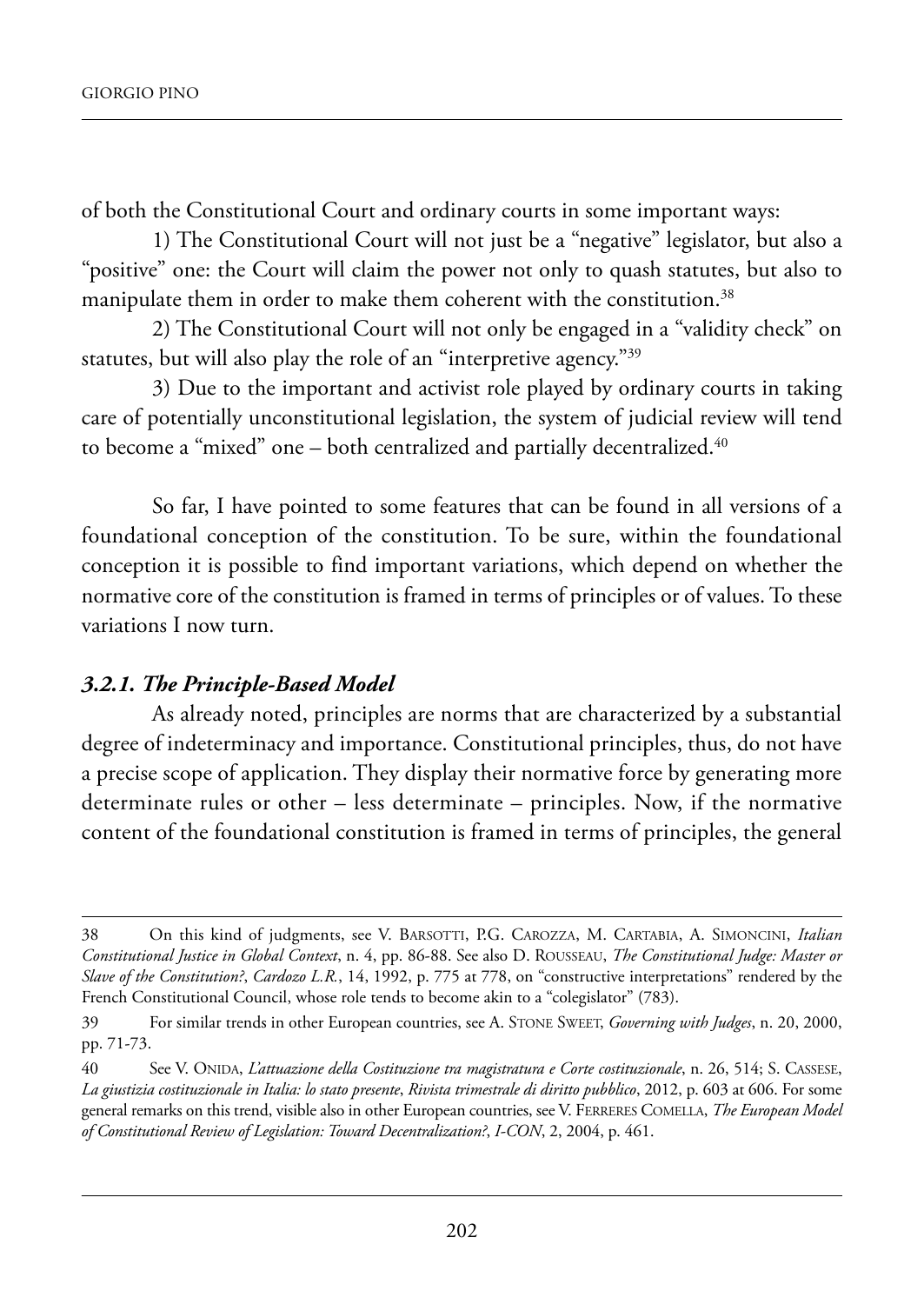picture drawn in the preceding section may be enriched in the following way.

first, a principle-based constitution is pervasive – any kind of legal, social and even political issue may be "subsumed" under some constitutional principle. And in this sense, the constitution is indeed a "total" constitution. But this does not imply that the constitution also provides *complete and precise answers*; <sup>41</sup> in fact, it is in the very nature of legal principles that they do not directly provide precise answers, exactly in virtue of their indeterminacy and genericity. A principle points in a direction: it "governs"  $- i.e.,$  it is relevant for  $-$  a given subject-matter, without "regulating" it in a precisely detailed way. A principle-based constitution, thus, is not a blueprint but a compass – it allows for many "possible constitutional worlds."42

Secondly, in a principle-based constitution there is no fixed intra-constitutional hierarchy.<sup>43</sup> The several constitutional principles are generally on a par. To be sure, it is possible that some constitutional principle *presumptively* weighs more than some other principle. But even in these cases, principles do not escape the balancing game – indeed, a presumptively weightier principle may in some cases be less important than another competing principle. Consequently, a principle-based constitution makes room for the possibility – indeed, the inevitability – of intra-constitutional conflicts.<sup>44</sup> A related point is this: as a matter of course, it is consistent with the foundational model that constitutional principles are balanced and/or specified by both the legislature and the courts. But there's

<sup>41</sup> See D. GRIMM, *The Function of Constitutions and Guidelines for Constitutional Reform*, 1972, D. GRIMM, *Consitutionalism*, oxford, oxford university press, 2016, p. 133; V. ferreres Commella, *The Consequences of Centralizing Constitutional Review in a Special Court: Some Thoughts on Judicial Activism*, *Texas L.R*., 82, 2004, p. 1705 at 1736. For a contrary opinion, see R. GUASTINI, *Applying Constitutional Principles, Analisi e diritto*, 2016, p. 241 at 243 («since principles have no definite boundaries of application, the more constitutional provisions are treated as principles the more the constitution looks as "gapless" or "complete", in the sense that the constitution looks able to regulate any possible subject-matter whatsoever»).

<sup>42</sup> J.J. moreso, *Legal Indeterminacy and Constitutional Interpretation*, dordrecht, springer, 1998, ch. 4.

<sup>43</sup> G. ZaGreBelskY, *Il diritto mite*, 1992, p. 11, and G. ZaGreBelskY, *La legge e la sua giustizia*, 2008, p. 284; r. Bin, *Diritti e argomenti*, milan, Giuffrè, 1992, pp. 32-35; G. pino, *Diritti e interpretazione*, Bologna, il mulino, 2010, ch. 6.

<sup>44</sup> G. ZaGreBelskY, *Il diritto mite*, 1992, pp. 11, 16, 170-173; r. Bin, *Cosa è la Costituzione?*, n. 33; G. PINO, *Diritti e interpretazione*, 2010, ch. 6. More generally on this point see R. DWORKIN, *Taking Rights Seriously*, 1978, p. 22; R. ALEXY, *A Theory of Constitutional Rights*, 2010, ch. 3; L. TRIBE, M. DORF, *On Reading the Constitution*, Cambridge, Harvard University Press, 1991, pp. 24-25.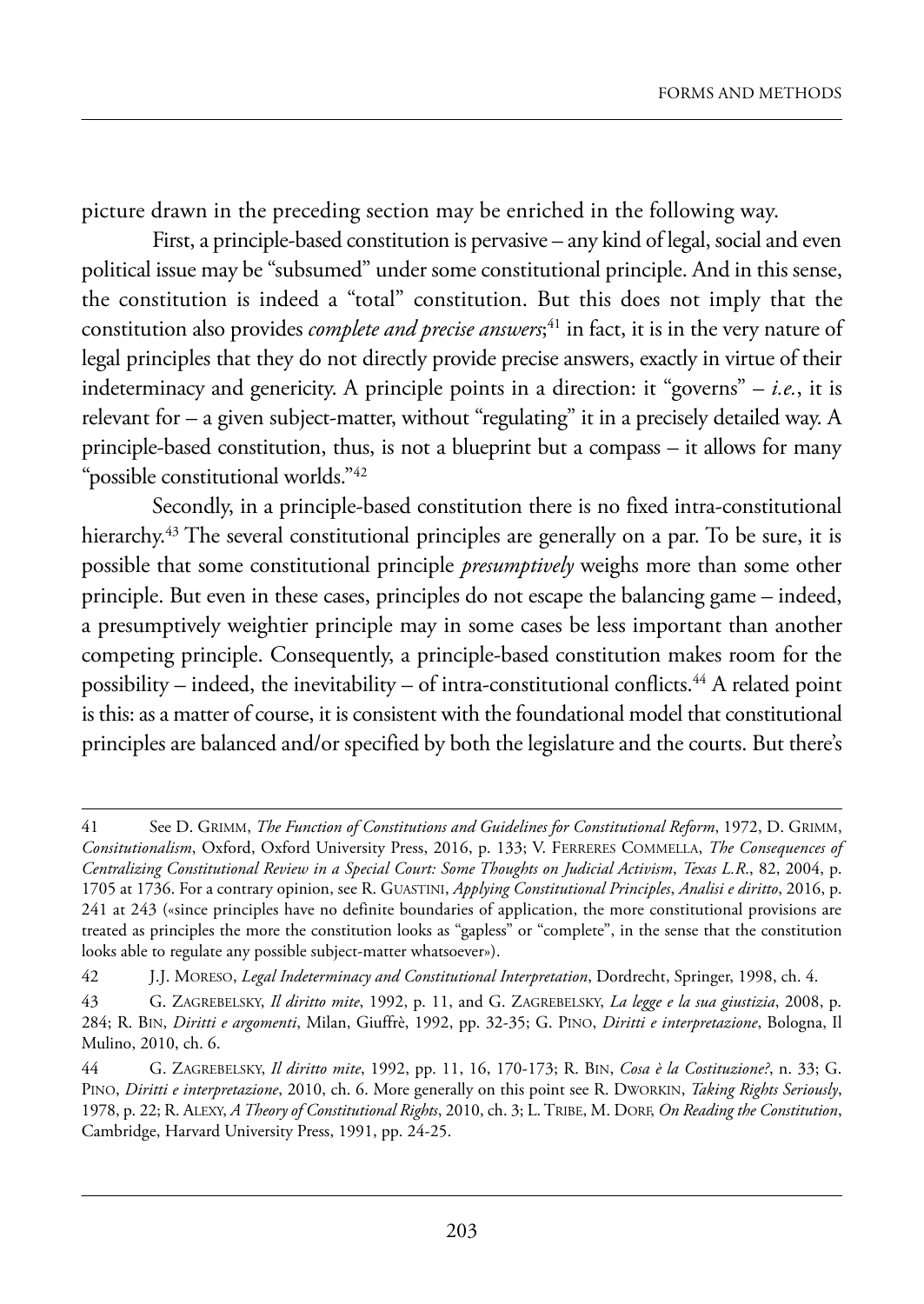a wrinkle. when balancing/specification is carried out by the legislature, the result is a new piece of legislation. By contrast, when balancing/specification is carried out by a court – even by an ordinary court – the result is a new rule or principle that has constitutional "relevance", because it is supposed to derive directly from the constitution. The paradox, then, is that the implementation of the constitution performed by the legislature produces *legislation*, whereas the implementation of the constitution performed by courts produces *more constitutional norms*, albeit "unwritten" ones.45

Thirdly, as we have seen a principle-based constitution makes for a high degree of judicial discretion (supra, § 2.2). supporters of this conception tend to countenance this with the development of rational – or at least controllable – ways to interpret and apply constitutional principles.<sup>46</sup> To that end, it is usually suggested that judicial balancing of conflicting principles should be consistent in time, *i.e*., that the Constitutional Court should respect its own precedents;<sup>47</sup> that "definitional" or "categorical" balancing should be preferred to "ad hoc" balancing; or that balancing should be performed not in a whimsical fashion, but in a procedural way with multiple steps, tests, or phases – thus transforming balancing into the ostensibly more structured "proportionality" analysis.48

lastly, under a principle-oriented model constitutional interpretation is not different *in kind vis-à-vis* statutory interpretation. Rather the difference between constitutional and statutory interpretation is regarded as a difference *in degree*. This

<sup>45</sup> See S. BARTOLE, *Costituzione (Dottrine generali e diritto costituzionale)*, n. 17, p. 320; R. GUASTINI, *Applying Constitutional Principles*, n. 43, p. 248 («the judicial derivation of rules from constitutional principles develops and enlarges constitutional law»); A. MARMOR, *Interpretation and Legal Theory*, Oxford, Hart Publishing, 2005, p. 142 («the main way in which constitutions change is by judicial interpretation»).

<sup>46</sup> l. paladin, *Le fonti del diritto italiano*, n. 2, pp. 146-150; s. Bartole, *L'elaborazione del parametro e del protocollo delle argomentazioni*, *Corte costituzionale e principio di eguaglianza*, padua, Cedam, 2001, p. 35; r. Bin, *Diritti e argomenti*, n. 43, p. 5, p. 140.

<sup>47</sup> l. paladin, *Le fonti del diritto italiano*, n. 2, pp. 146-150; G. ZaGreBelskY, *Ronald Dworkin's Principle Based Constitutionalism: An Italian Point of View*, 2003, pp. 647-649, and G. ZaGreBelskY, *La legge e la sua giustizia*, n. 2008, pp. 289-295.

<sup>48</sup> This attitude is epitomized by Robert Alexy's "arithmetic" theory of balancing: R. ALEXY, *A Theory of Constitutional Rights*, 2010, ch. 3 (see esp. the "Postscript"), and R. ALEXY *Constitutional Rights, Balancing and Rationality*, *Ratio Juri,* 16, 2003, p. 131. see also J.J. moreso, *Ways of Solving Conflicts of Constitutional Rights: Proportionalism and Specificationism*, in 25 *Ratio Juris*, 25, 2012, p. 31.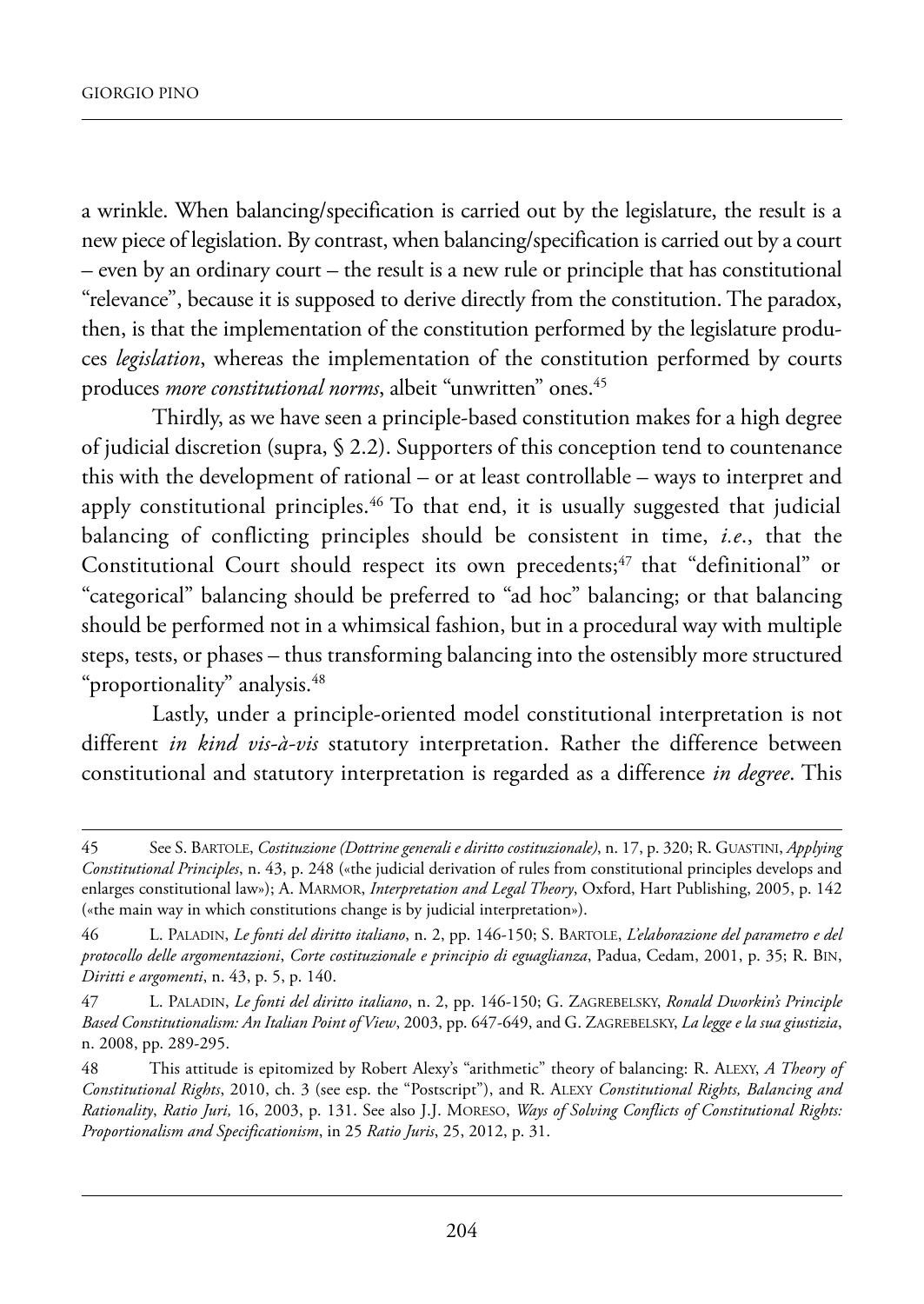means that the same interpretive techniques are in place in both constitutional and statutory interpretation; however, in the case of constitutional interpretation, some such techniques (most notably, literal interpretation) are less used, while others are used more frequently, more visibly, and with a more intense exercise of value-judgements.<sup>49</sup> This, it should be noted, does not necessarily mean that the interpretive canons of statutory interpretation should also apply to constitutional interpretation (as the "defensive" conception, or the model of rules, would have it); rather, and more interestingly, under a principle-based model a sort of circulation of interpretive techniques takes place between constitutional and statutory interpretation. The quite "generous" interpretive techniques that are usually in place in constitutional interpretation – balancing, holistic interpretation, use of moral arguments, purposive interpretation, evolutive interpretation – will frequently be used also in statutory interpretation.

#### *3.2.2. The Values-Based Model*

a different variation of the foundational conception of the constitution is valuebased – it claims that the most important part of the constitution is represented by the host of moral and political *values* that it incorporates.

a value-based model of the constitution inevitably loosens the constraining role of the text. in fact, rare exceptions notwithstanding, values are not explicitly written down in the constitution – they can only be read between the lines of the constitutional text. So, according to a value-oriented approach, the text of the constitution matters only in so far as it reveals the relevant underlying values. Constitutional interpretation unearths the underlying axiological texture implicit in the body of canonically stated constitutional norms, with the aid of philosophical speculation, social observation, and

<sup>49</sup> G. ZaGreBelskY, *Appunti in tema di interpretazione e di interpreti della Costituzione*, *Giurisprudenza costituzionale*, 1970, p. 904; e. diCiotti, *Come interpretare la Costituzione?*, in *Ragion pratica*, 4, 1995, p. 203; G.u. resCiGno, *Interpretazione costituzionale e positivismo giuridico*, n. 19; G. pino, *Diritti e interpretazione*, Bologna, il mulino, 2010, pp. 116-117. see also o. pfersmann, *Le sophisme onomastique: changer au lieu de connaître. A propos de l'interprétation de la constitution*, F. Mélin-Soucramanien (eds.), *L'interprétation constitutionnelle*, Paris, Dalloz, 2005. this, in turn, squares well with the fact that the difference between rules and principles is itself a difference in degree and not in kind: see G. pino, *Teoria analitica del diritto I. La norma giuridica*, 2016, ch. 4.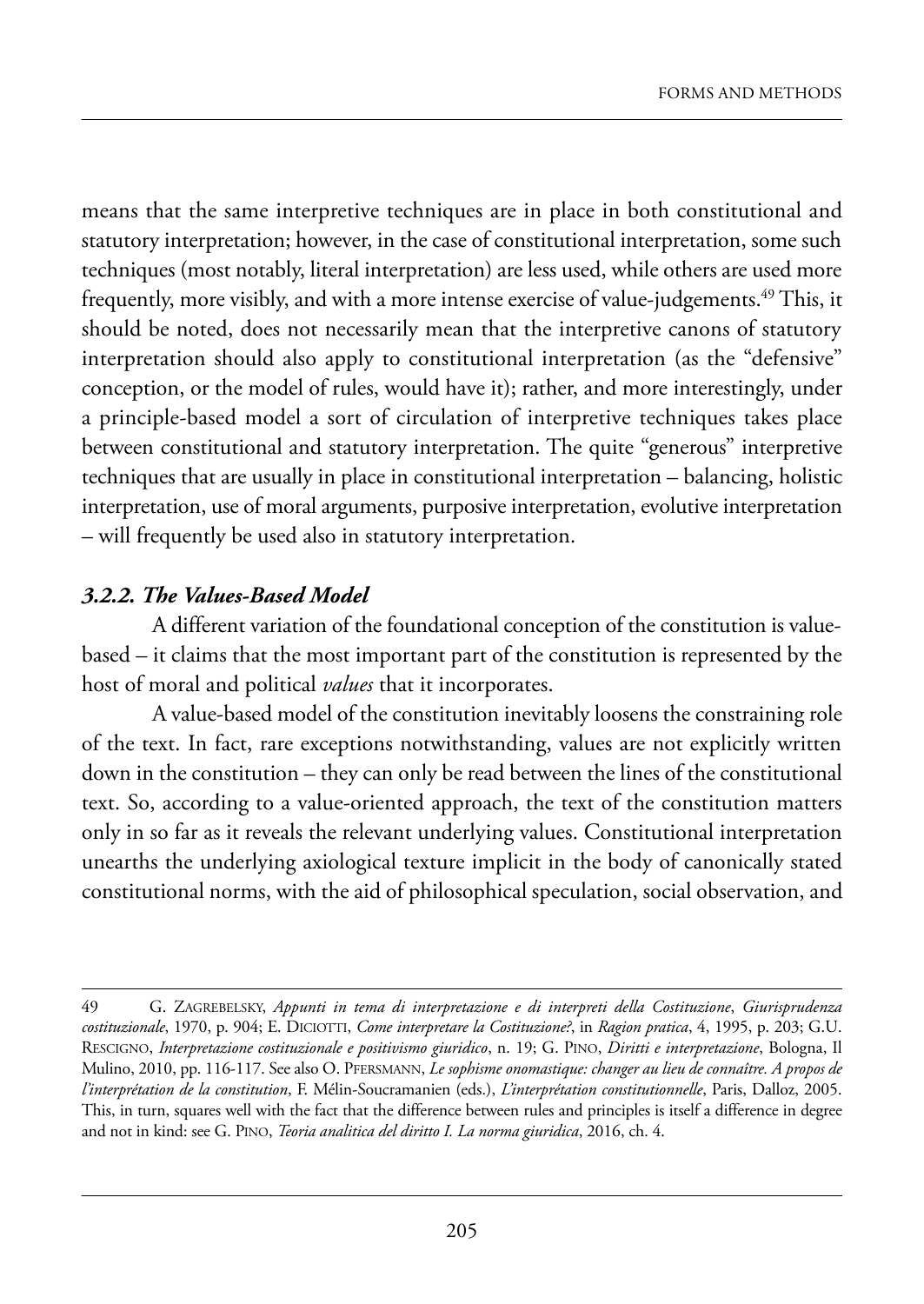intuition. $50$ 

Moreover, supporters of this view tend to assume a cognitivistic and irenic approach to constitutional values. Constitutional values, that is, are supposed to enjoy some kind of objectivity (be it a moral objectivity, or a "social" objectivity, or both), and they coexist in perfect harmony.<sup>51</sup> This produces some interesting consequences for constitutional interpretation.

first, under a value-based approach, conflicts among constitutional values are merely superficial appearances – on a deeper level, constitutional values constitute a harmonic whole. Thus, constitutional balancing is represented as an equilibrium-seeking enterprise – as a matter of discovering an objective equilibrium among the relevant values, rather than as a matter of choice and mutual sacrifice between the values involved. Balancing, and constitutional interpretation generally, are supposed to bring to light a sort of immanent harmonic ordering of constitutional values.<sup>52</sup> The magic word, here, is "reasonableness". Reasonableness becomes the guiding light of constitutional interpretation, enabling the interpreter to find the exact equilibrium between (apparently) conflicting constitutional values.

second, in addition to projecting a cognitivist allure on balancing and constitutional interpretation generally, a value-oriented approach paves the way for a hierarchical ordering of constitutional values, whereby the value of human dignity ranks first, then life, health and liberty, then economic values, and so on.<sup>53</sup> Several constitutional values can coexist in a harmonious way because they are not all on the same axiological level: according to this model, some constitutional values rank as

<sup>50</sup> See A. BALDASSARRE, *L'interpretazione della costituzione*, n. 21, p. 227.

<sup>51</sup> a. Baldassarre, *Interpretazione e argomentazione nel diritto costituzionale*, *Costituzionalismo*, 2, 2007*,* pp. 6-7; r. nania, p. saitta, *Interpretazione costituzionale*, s. Cassese (ed.), *Dizionario di diritto pubblico*, vol. iV, milan, Giuffré, 2006, p. 3215. This is particularly apparent in the value-talk of German constitutional jurisprudence: see for instance R. HERZOG, *The Hierarchy of Constitutional Norms and Its Function in the Protection of Basic Rights*, n. 23, p. 9 (and generally the literature referred to at n. 23 above).

<sup>52</sup> See P. HäBERLE, *Die Wesensgehaltgarantie des Art. 19 Abs. 2 Grundgesetz*, München, C.F. BECK, 1962; D. kommers, *German Constitutionalism: A Prolegomenon*, n. 23, p. 851.

<sup>53</sup> d. kommers, *German Constitutionalism: A Prolegomenon*, n. 23, 860; e.-w. BöCkenförde, *Critique of the Value-based Grounding of Law*, (1990), e.-w. BöCkenförde, *Constitutional and Political Theory*, oxford, oxford University Press, 2017, p. 224.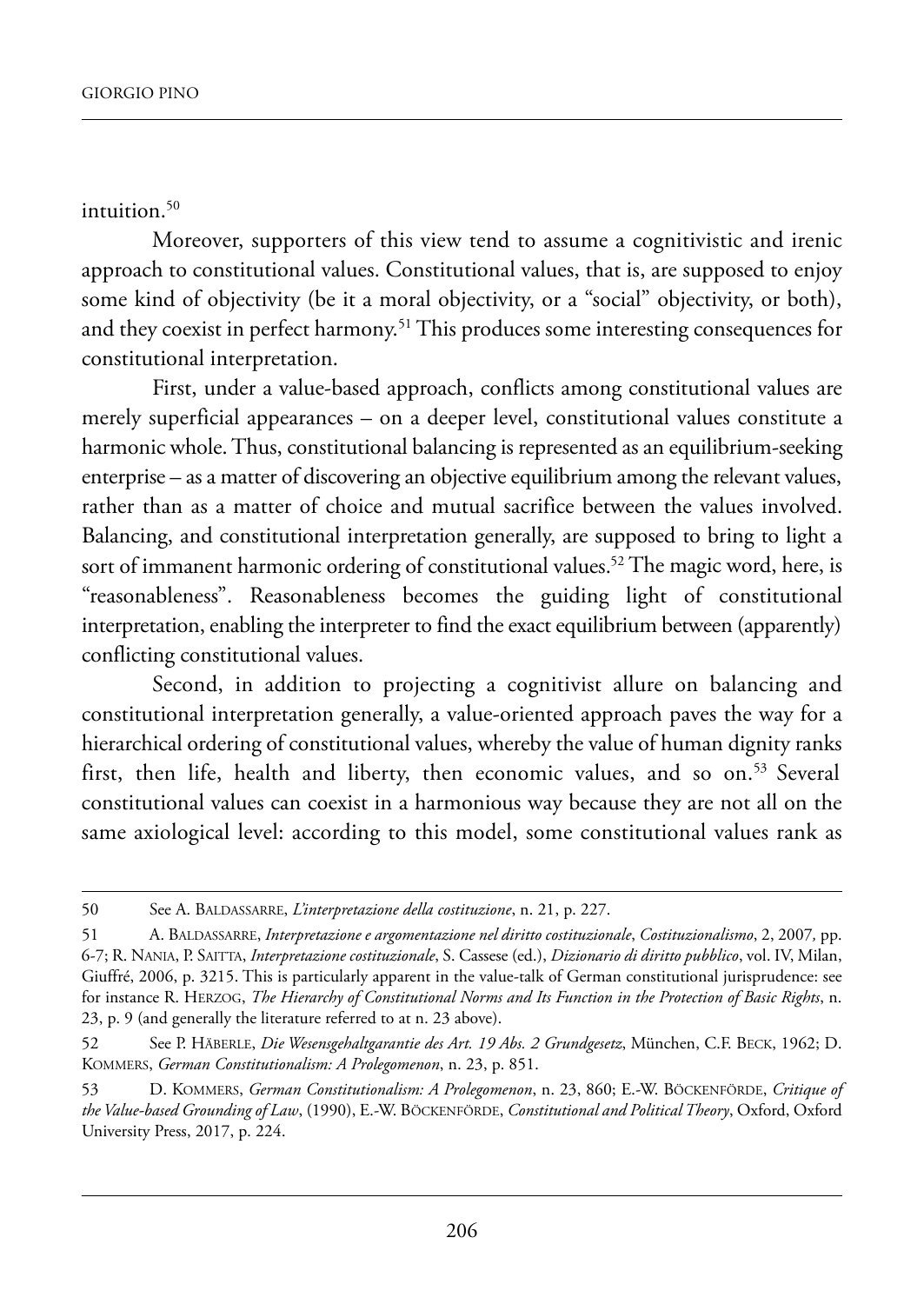"supreme" values and enjoy axiological priority over the other, "ordinary" constitutional values – the former entering the balancing game with a presumptively heavier weigh than the latter, and are immune from constitutional amendment.<sup>54</sup>

Third, the weight of a value cannot be appreciated in isolation; rather, it depends on the relation between that value and all the other constitutionally relevant values, rights etc. Constitutional interpretation, then, becomes a holistic enterprise. On the other hand, since values are extremely abstract entities, they will react in different ways when faced with different factual circumstances; as a consequence, the interpretation and application of constitutional values becomes a case-by-case judgement.<sup>55</sup>

In sum, under a value-based model, constitutional interpretation is an intuitive enterprise, sensitive to social mores, and case-oriented. its fundamental methodological principle is "reasonableness". Constitutional interpretation is only minimally constrained by the text of the constitution (the wording of the constitution may be easily trumped by the appeal to some fundamental value, as long as it is "reasonable" to do so), and it is fully entitled to "discover" new unwritten constitutional rights, insofar as they derive from the underlying axiological structure of the constitution.<sup>56</sup> Moreover, constitutional interpretation is presented as a "cognitive" enterprise, inasmuch as it is meant to bring to light morally or socially immanent values. In this scenario, of course, the constitution requires forms and styles of interpretation that are completely different from the ordinary techniques of statutory interpretation: the difference between constitutional interpretation and statutory interpretation is really a difference in kind, and not just in degree.<sup>57</sup>

- 56 R. NANIA, P. SAITTA, *Interpretazione costituzionale*, n. 51, p. 3217.
- 57 A. BALDASSARRE, *Interpretazione e argomentazione nel diritto costituzionale*, A. Palazzo (eds.),

<sup>54</sup> See M. CARTABIA, *Principi inviolabili e integrazione europea*, n. 21. This idea has now wide currency in Italian constitutional scholarship, and has been adopted also by the ItCC in a series of important decisions: see V. BARSOTTI, P.G. CAROZZA, M. CARTABIA, A. SIMONCINI, *Italian Constitutional Justice in Global Context*, n. 4, 62, pp. 98-99. On the idea of an intra-constitutional hierarchy of values (or principles) see D. KOMMERS, *German Constitutionalism: A Prolegomenon*, n. 23, p. 852, p. 860; Y. roZnai, *Unconstitutional Constitutional Amendments*, oxford, oxford university press, 2017, esp. ch 2.

<sup>55</sup> A. BALDASSARRE, *L'interpretazione della costituzione*, n. 21, p. 225.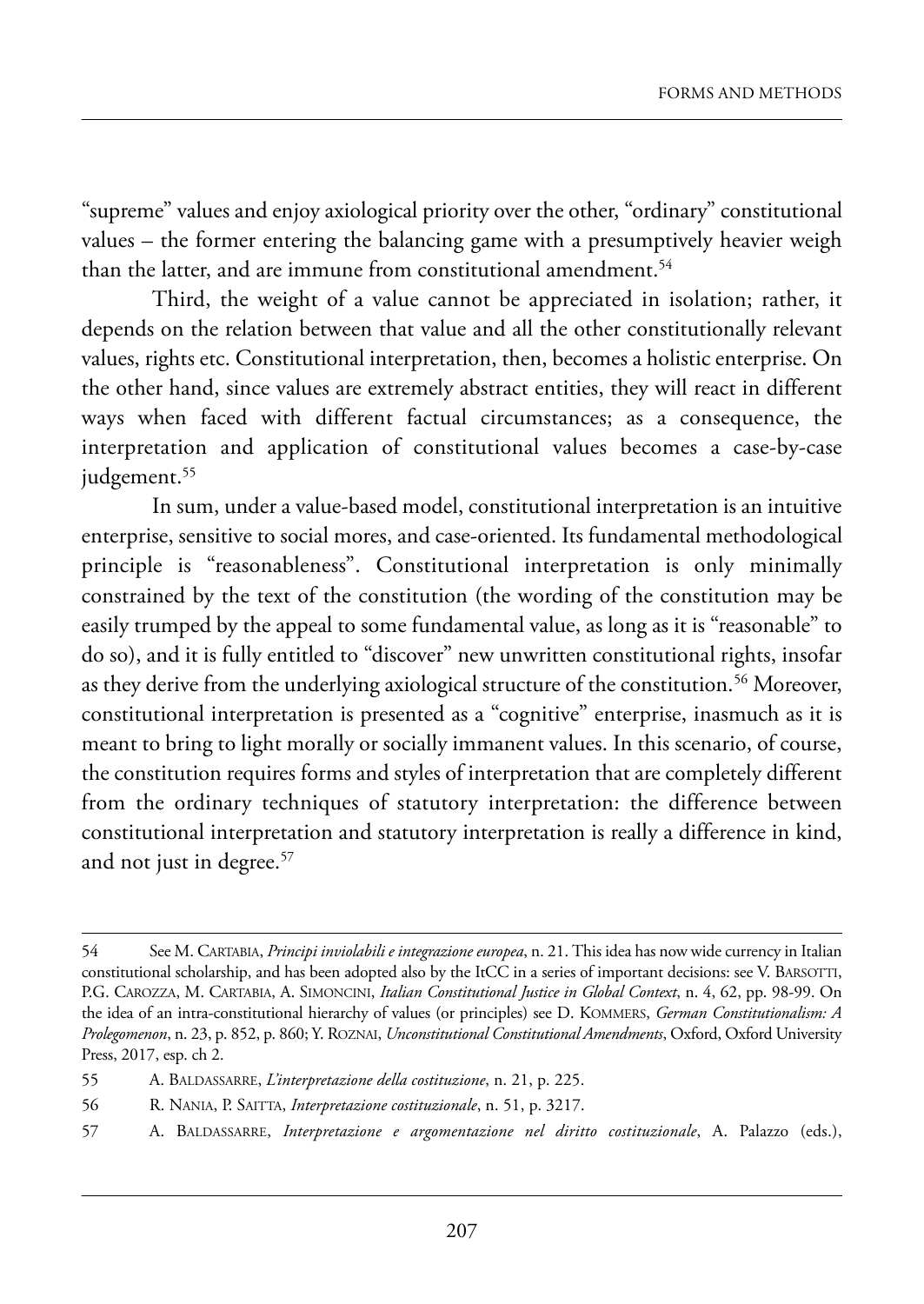#### *4. Taking Stock*

The Italian Constitution fully belongs to the so called "postwar paradigm," or "rights constitutionalism".<sup>58</sup> Indeed, it has been a forerunner of this paradigm, at the very least for chronological reasons.

Constitutions that fit this paradigm all have some broad features in common: they are written and fully legal in character, they include a long and detailed Bill of Rights, they are protected by a system of judicial review, and they are difficult to amend. Moreover, these constitutions are supposed to last, they embody a broad project of social transformation in the aftermath of some traumatic event (a war, a civil war, a dictatorship, a revolution, etc), and they are inspired by the overarching value of social and political pluralism.59

These features of contemporary constitutions rule out the descriptive plausibility of both political constitutionalism and of a mere "defensive" conception of the constitution. in fact, contemporary constitutions are undisputably legal in character (which rules out political constitutionalism), and have a clear foundational function. Moreover, it is quite implausible that the normative content of a "postwar paradigm" constitution be framed essentially in terms of rules: the pluralistic character, the aspiration to last long, and the transformative spirit of this kind of constitutions require that constitutional provisions be drafted in generic, indeterminate, flexible terms. of course, a political-constitutionalist or a "defensive" conception of the constitution may still be defended as projects of legal and political reforms that move away from the existing postwar model. I will not argue here on this. I will just note, without even trying to argue in favour of this position, that under the prevailing conditions of many contemporary societies,

*L'interpretazione della legge alle soglie del XXI secolo*, 2001, p. 225; f. moduGno, *Interpretazione per valori e interpretazione costituzionale*, G. azzariti (ed.), *Interpretazione costituzionale*, turin, Giappichelli, 2007, p. 56.

<sup>58</sup> For these expressions, see L. WEINRIB, *The Postwar Paradigm and American Exceptionalism*, n. 27; L. PRIETO SANCHÍS, *El constitucionalismo de los derechos*, *Revista Española de Derecho Constitucional*, 2004, p. 47; G. ANDERSON, *Constitutional Rights after Globalization*, oxford, hart publishing, 2005, ch 1; G. pino, *Il costituzionalismo dei diritti*, Bologna, Il Mulino, 2017. See also A. SOMEK, *The Cosmopolitan Constitution*, Oxford, Oxford University Press, 2014 (on "constitutionalism 2.0").

<sup>59</sup> On the essential pluralistic character of contemporary, "postwar" constitutions, see G. ZAGREBELSKY, *Il diritto mite*, 1992; E. DICIOTTI, *Come interpretare la Costituzione?*, n. 49; R. BIN, *Cosa è la Costituzione?*, n. 33.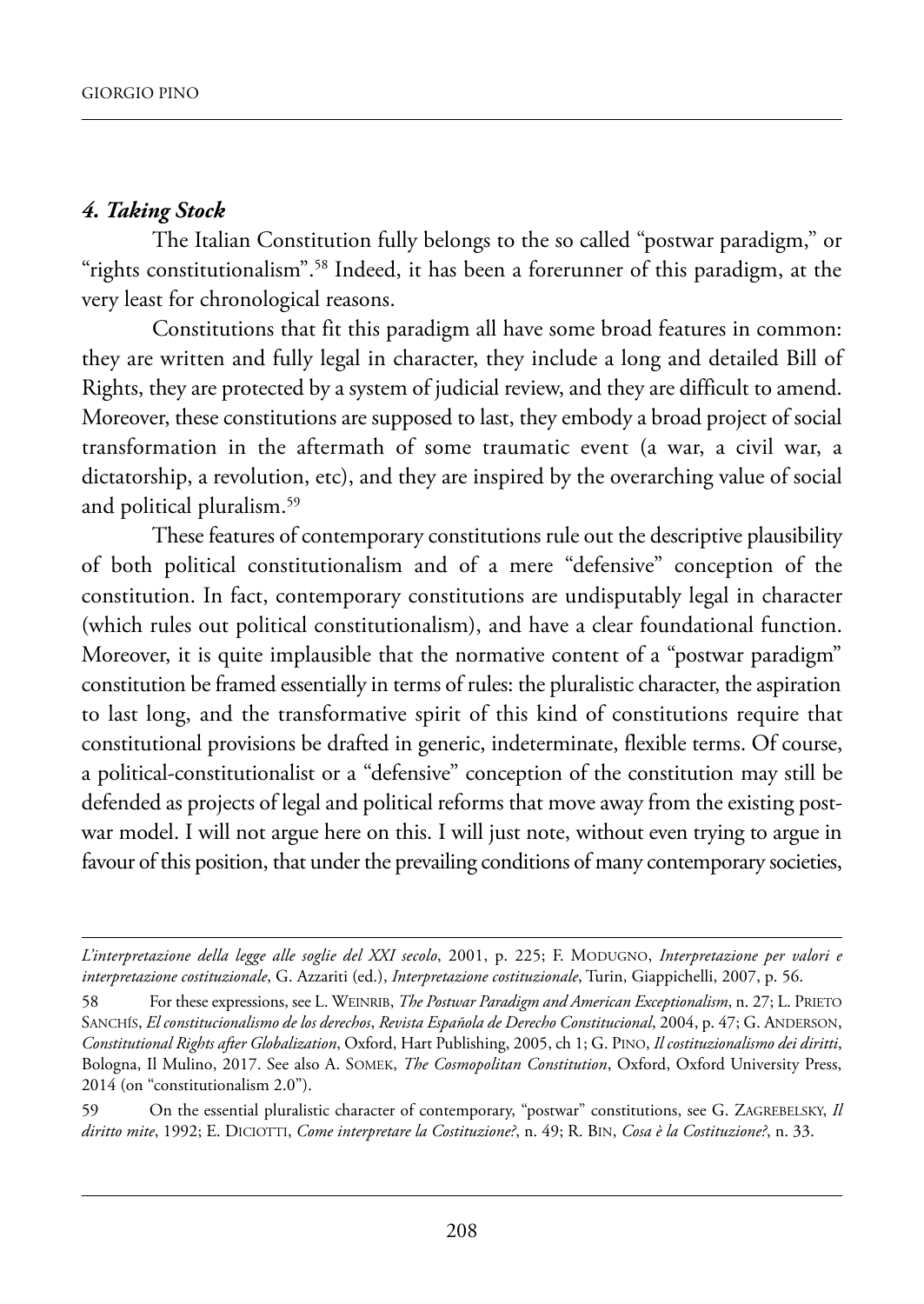the foundational model seems, on balance, more likely to sustain a just society than its alternatives.<sup>60</sup> The favourable attitude expressed in the text does not ignore, of course, that the foundational model may lead to exaggerations and aberrations in the exercise of judicial discretion, with costs in terms of legal certainty and democratic legitimacy. Nothing can prevent even a model that is fairly good in its abstract formulation to go astray in its actual applications. moreover, the comparative merits and demerits of each model cannot be assessed in purely abstract terms – they are contingent on the general institutional context.

Be that as it may, and assuming that a foundational model appears to be both descriptively accurate and normatively desirable, one may still ask if such a model is to be preferred in the principle-based variant or rather in the values-based one. In my opinion, there are sound reasons to prefer a principle-based approach to the Constitution and to constitutional interpretation. These reasons essentially boil down to the following:

– a principle-based approach does not result in an implausibly "cognitivistic" picture of constitutional interpretation (one in which the normative content of the constitution is just discovered out of an immanent order of values). Quite to the contrary, it acknowledges the ineliminable margin of choice that is required by constitutional interpretation; and this choice, in turn, brings with it the need for accountability – first of all under the guise of a duty to give a complete and persuasive justification for the interpretive decision.

– a principle-based approach does not tie the meaning of constitutional rights to social values, which would make fundamental rights prey to majoritarian attitudes (thus betraying its pluralistic aspirations). $61$ 

– a principle-based approach makes for an evolving interpretation of the constitution, ensuring that the constitution does not become rapidly outdated.

– a principle-based approach acknowledges the space of democratic decisions,

<sup>60</sup> see C. sunstein, a. Vermeule, *Interpretation and Institutions*, *Mich. L.R.*., 101, 2003, p. 885; G. ITZCOVICH, *On the Legal Enforcement of Values. The Importance of the Institutional Context*, A. Jakab, D. Kochenov (eds.), *The Enforcement of EU Law and Values*, Oxford, Oxford University Press, 2017.

<sup>61</sup> against the "social consensus" argument in constitutional interpretation, see a. marmor, *Interpretation and Legal Theory*, 2005, pp. 151 *et seq.*; G. pino, *Diritti e interpretazione*, Bologna, il mulino, 2010, pp. 135-139.